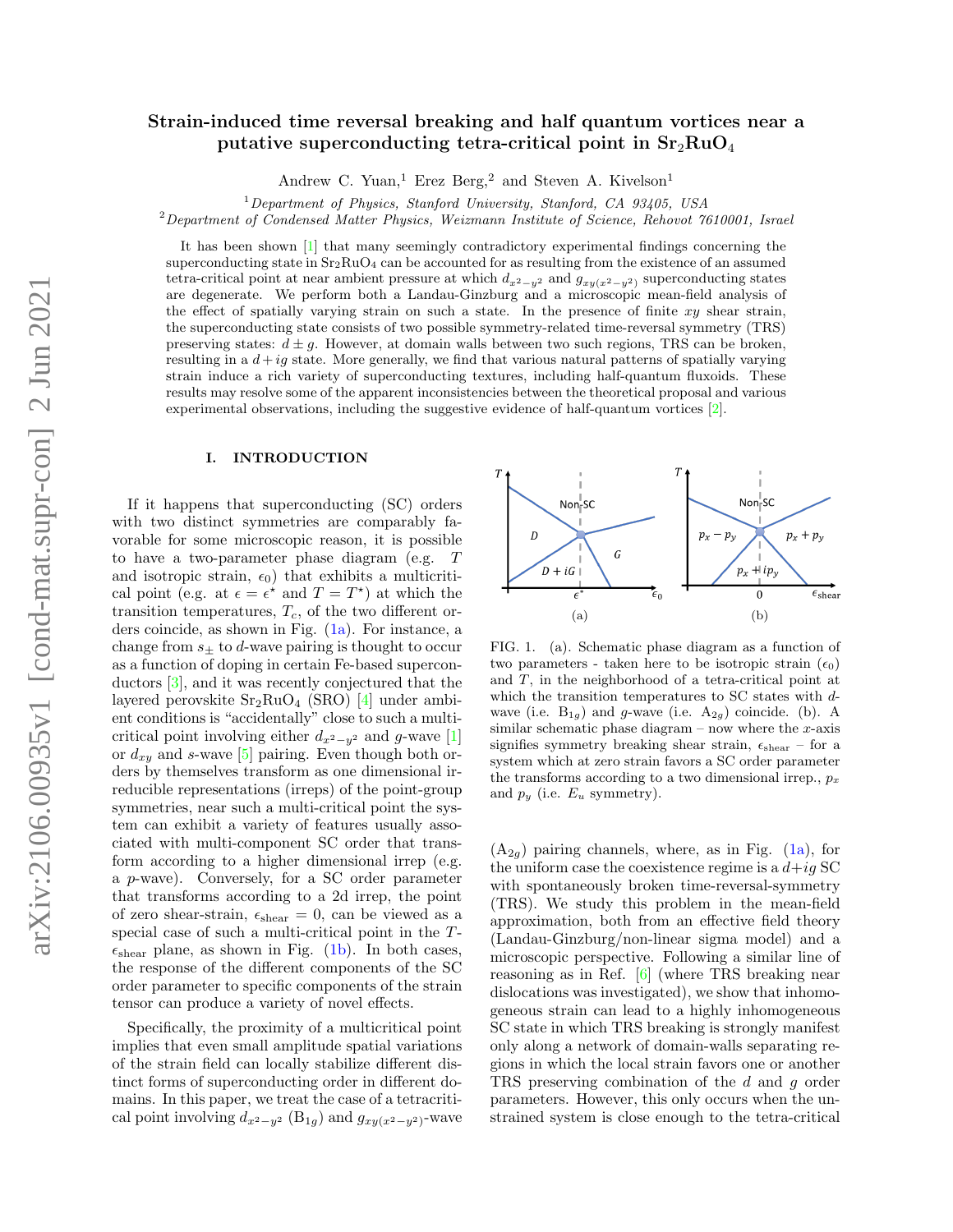point - in a sense that we make precise. We also show that appropriate strain patterns can induce an order parameter texture with a spontaneous fractional magnetic flux that equals a half superconducting flux quantum in under a range of circumstances.

The results we obtain are quite general as they follow largely from symmetry considerations. As an application of these ideas, we explore their implications for the still vexed problem of settling the symmetry of the superconducting state in SRO [\[4\]](#page-10-1). Here, there are a number of proposals, each of which can plausibly account for a subset of the experimental observations. Triplet pairing of any sort has seemingly been ruled out by recent NMR experiments [\[7–](#page-10-4)[9\]](#page-10-5). Moreover, recent ultra-sound measurements [\[10,](#page-10-6) [11\]](#page-10-7), taken at face value, require a two-component order parameter arising from the system in the absence of strain being accidentally tuned to a multi-critical point involving  $d_{xy}$  & s or  $d_{x^2-y^2}$  & g wave pairing. However, there are at least two sets of phenomena that seemingly challenge these theoretical proposals:

- Below a critical temperature,  $T_{\text{trsb}}$ , the SC phase appears to break time-reversal symme-try [\[12](#page-10-8)[–14\]](#page-10-9) where at zero shear strain  $T_{\text{trsb}} \approx$  $T_c$ , while in the presence of substantial  $B_{1g}$ shear strain these two transitions are split, such that  $T_{\text{trsb}} < T_c$ . However, specific heat measurements under the same circumstances show no signature of the TRS breaking transition [\[15,](#page-10-10) [16\]](#page-10-11). An additional constraint on theory is the recent observation [\[17\]](#page-10-12) that  $T_c$ can be depressed with the application of hydrostatic pressure (i.e. compressive uniform strain  $\epsilon_0 < 0$ ) without producing a detectable splitting between  $T_c$  and  $T_{\text{trsb}}$  - an observation that was declared to rule out any theory based on an accidental degeneracy between two symmetry-distinct superconducting orders.
- A somewhat complicated experiment on mesoscale crystals adduced evidence of the existence of a topological excitation capable of admitting a half-quantum of magnetic flux [\[2\]](#page-9-1). This has been argued [\[18\]](#page-10-13) to constitute direct evidence that the SC state is a chiral  $p + ip$ state, despite the contrary evidence from the NMR studies [\[7](#page-10-4)[–9\]](#page-10-5). Although additional evidence of half quantum vortices has been recently reported [\[19\]](#page-10-14), it is still possible that there is an alternative explanation for the observation that does not involve fractional vortices. However, taking the result at face value presents us with the need to identify a route to fractional vortices in a singlet SC.
- In this context, our present results provide, as a

matter of principle, possible routes to reconcile both these observations with the conjectured theoretical scenario.

- Despite the fact that the crystals involved in these experiments are paragons of crystalline perfection, the only plausible interpretation of the specific heat data is that the TRS breaking involves a small fraction of the electronic degrees of freedom. This can be naturally accounted for by the theoretically expected extreme sensitivity of the SC order to local strain, and the fact that the TRS breaking  $d+ig$  order arises only in a network of domainwall-like regions at which  $|\epsilon_0 - \epsilon^{\star}|$  and  $|\epsilon_{\rm shear}|$ are vanishingly small. Moreover, so long as the typical magnitude of the inhomogeneous strain is larger than an applied strain, no significant splitting between  $T_c$  and  $T_{\text{trsb}}$  is expected.
- The fact that a half-quantum vortex can be the ground-state in the presence of a suitable strain texture similarly opens the possibility that the experimental evidence of fractional vortices in SRO is likewise consistent with the propsed scenario.

# II. GINZBURG-LANDAU THEORY

### <span id="page-1-0"></span>A. Setup

We consider a Ginzburg-Landau free energy den-sity [\[1\]](#page-9-0) with order parameter (OP) fields  $\Delta^T$  =  $(D, G)$  in the presence of an external magnetic field  $\vec{B} = \vec{\nabla} \times \vec{A}$ , given by

$$
F = V_2 + V_4 + K + \frac{B^2}{2}
$$
\n
$$
V_2 = \alpha_0 \Delta^{\dagger} \Delta + \Delta^{\dagger} (\alpha \cdot \tau) \Delta
$$
\n
$$
V_4 = \frac{1}{2} [\Delta^{\dagger} \Delta]^2 + \frac{\beta_1}{2} [\Delta^{\dagger} \tau_1 \Delta]^2 + \frac{\beta_3}{2} [\Delta^{\dagger} \tau_3 \Delta]^2
$$
\n
$$
+ \frac{\beta_3'}{2} [\Delta^{\dagger} \tau_3 \Delta][\Delta^{\dagger} \Delta]
$$
\n
$$
K = \frac{\kappa}{2} |(-i\vec{\nabla} - \vec{A})\Delta|^2
$$
\n
$$
+ \frac{\kappa'}{2} \{ [ (i\partial_x - A_x)\Delta^{\dagger} ] \tau_1 [ (-i\partial_y - A_y)\Delta ] + \text{c.c.} \}
$$

Where  $\tau$  is the vector of Pauli matrices.

The complex scalar fields  $D, G$  are normalized so that the stiffness constants are equal, i.e.,  $\kappa_d = \kappa_g \equiv$  $\kappa$ , and that quartic isotropic coupling constant  $\beta_0 =$ 1. We have used units such that the Cooper pair charge  $2e = 1$ . The quantity  $\alpha = (\alpha_1, 0, \alpha_3)$  represents the effect of local strain as a two-component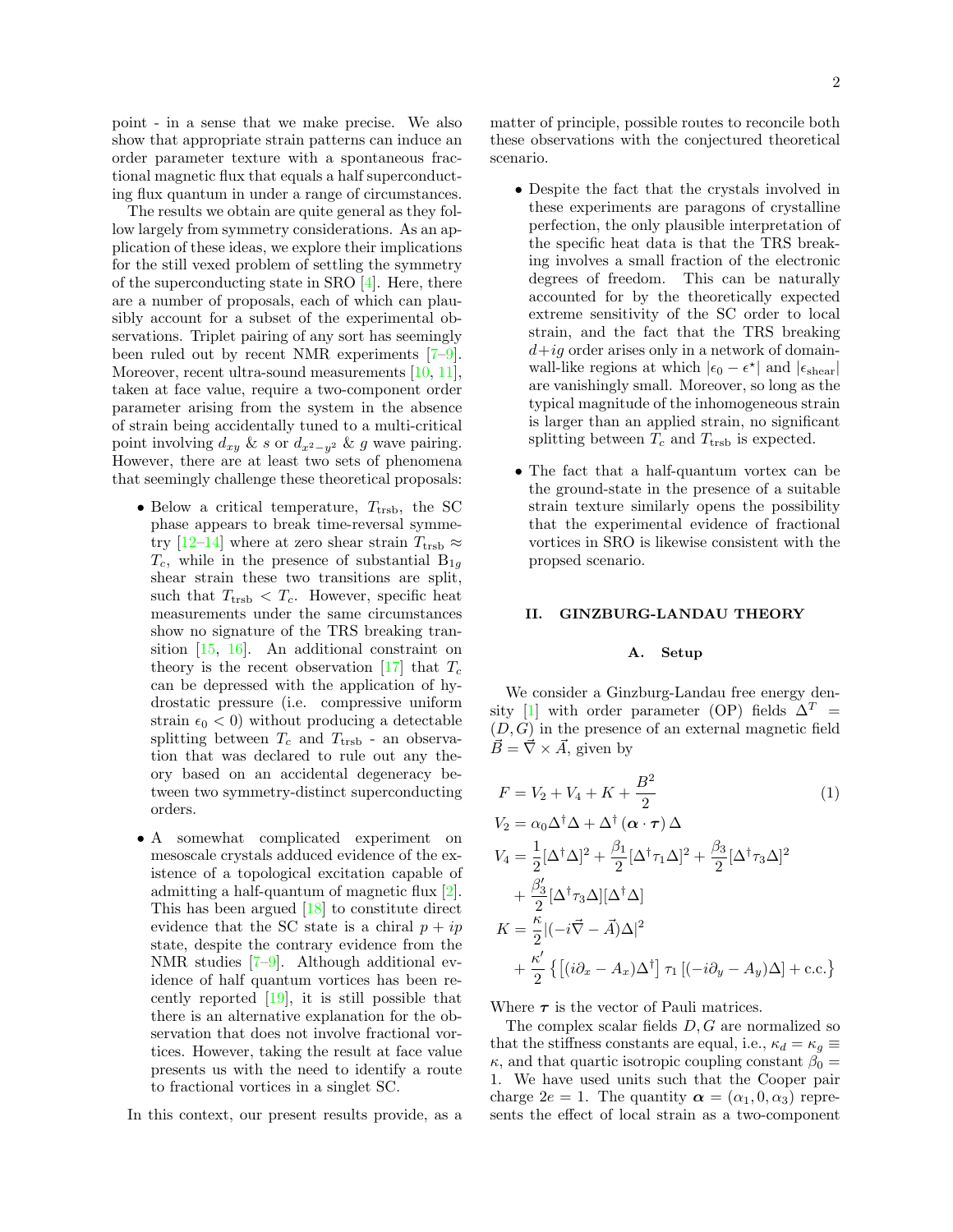vector, where  $\alpha_3 = \alpha_3(x, y)$  is proportional to the deviation of the isotropic  $(A_{1g})$  strain from its critical value  $\epsilon_0^*$  and  $\alpha_1 = \alpha_1(x, y)$  is proportional to the shear  $(B_{2q}, i.e., xy)$  strain. The free energy at  $\vec{A} = \vec{0}$ respects TRS, has a  $U(1)$  symmetry associated with the overall superconducting phase and, for  $\alpha_1 = 0$ , a  $D_{4h}$  point group symmetry that involves both space and the order parameters. For example, under a rotation by  $\pi/2$ ,  $x \to y$  and  $y \to -x$ ,  $D \to -D$  and  $G \rightarrow G$ . The quartic terms determine the favored form of the ordered state:  $\beta_3 > 0$  favors coexistence of non-zero d and g pairing and  $\beta_1 > 0$  favors the TRS breaking combinations  $d\pm ig$ . The microscopic BdG calculations reported in Sec. [\(III A\)](#page-7-0) yield  $\beta_1$  &  $\beta_3 > 0$ .

### B. Non-linear sigma model

In the special case,  $\alpha_j = \beta_j = 0$  for all  $j > 0$  and  $\beta'_3 = 0, \kappa' = 0$ , the free energy has a global  $SU(2)$ symmetry that relates the two components of the order parameter. Not too close to  $T_c$ , and to the extent that this symmetry is not too strongly broken, the variations of the magnitude of the order parameter are unimportant. This allows us to associate the relevant order parameter values with a point on a Bloch sphere  $\hat{\boldsymbol{n}} \in \mathbb{S}^2$  via the isomorphism between  $\mathbb{CP}^1$  and  $\mathbb{S}^3/U(1)$ , i.e.,

$$
\Delta = |\Delta|e^{i\chi}Z
$$
\n
$$
Z = \begin{bmatrix}\n\cos\left(\frac{\theta}{2}\right)e^{-i\phi/2} \\
\sin\left(\frac{\theta}{2}\right)e^{+i\phi/2}\n\end{bmatrix}
$$
\n
$$
n_i = Z^{\dagger}\tau_i Z
$$
\n(2)

Here, defining  $\chi_d$  and  $\chi_g$  to be the phases of D and G respectively,  $\chi = \frac{1}{2} [\chi_d + \chi_g]$  and  $\phi = [\chi_g - \chi_d]$ are the overall and relative SC phases and  $\theta =$  $2 \arctan[|G|/|D|]$ . Note that OPs  $\Delta$  which differ only by their global phases  $\chi$  are mapped onto the same point on the Bloch sphere.

More generally, to the extent that it is possible to ignore variations in the magnitude of  $\Delta$ , the problem reduces to a non-linear sigma model with a weakly broken  $U(1)\times SO(3)$  symmetry, derived in Appendix  $(V A)$ :

<span id="page-2-0"></span>
$$
F = K_{\kappa} + K_{\kappa'} + K_{\hat{n}} \qquad (3)
$$
  
+  $V_0(|\Delta|) + \tilde{\alpha} \cdot \hat{n} + \frac{\tilde{\beta}_1}{2} [n_1]^2 + \frac{\tilde{\beta}_3}{2} [n_3]^2 + \dots$   

$$
K_{\kappa} = \frac{\tilde{\kappa}}{2} \left| \vec{\nabla} \chi + \vec{a} - \vec{A} \right|^2
$$
  

$$
K_{\kappa'} = \tilde{\kappa}' n_1 \prod_{\mu = x, y} \left[ \partial_{\mu} \chi + a_{\mu} - \frac{[\hat{n} \times \partial_{\mu} \hat{n}]_1}{2n_1} - A_{\mu} \right]
$$
  

$$
K_{\hat{n}} = \frac{\tilde{\kappa}}{2} \left| \frac{\vec{\nabla} \hat{n}}{2} \right|^2
$$
  
+  $\tilde{\kappa}' n_1 \left\{ \frac{[\hat{n} \times \partial_x \hat{n}]_1}{2n_1} \frac{[\hat{n} \times \partial_y \hat{n}]_1}{2n_1} - \frac{\partial_x \hat{n}}{2} \cdot \frac{\partial_y \hat{n}}{2} \right\},$ 

where  $[\hat{\boldsymbol{n}} \times \partial_{\mu} \hat{\boldsymbol{n}}]_1 = n_2 \partial_{\mu} n_3 - n_3 \partial_{\mu} n_2$  is the 1<sup>st</sup> component of the vector  $\hat{\boldsymbol{n}} \times \partial_{\mu} \hat{\boldsymbol{n}}$ , while  $\tilde{\kappa} \equiv |\Delta|^2 \kappa$ ,  $\tilde{\boldsymbol{\alpha}} \equiv |\Delta|^2 \langle \alpha_1, 0, \alpha_3 + \beta_3' |\Delta|^2 \rangle$ ,  $\tilde{\beta}_j \equiv |\Delta|^4 \beta_j$ , and ... signifies terms that would come from higher order terms in the Ginzburg-Landau theory. Importantly,  $\vec{a}$  is the Berry connection associated with the motion of  $\hat{n}$  on the Bloch sphere:

$$
\vec{a} \equiv Z^{\dagger} \left( \frac{1}{i} \vec{\nabla} Z \right)
$$
 (4)

The corresponding Berry curvature is related to the Pontryagin density

$$
\vec{\nabla} \times \vec{a} = \frac{1}{2} \epsilon_{\mu\nu} \left[ \hat{\boldsymbol{n}} \cdot (\partial_{\mu} \hat{\boldsymbol{n}} \times \partial_{\nu} \hat{\boldsymbol{n}}) \right]
$$
(5)

# C. Ground State

Let us first determine the ground state of a system in the presence of a uniform strain vector  $\alpha$  using the Ginzburg-Landau free energy [\(1\)](#page-1-0). For calculational convenience, we will consider the case  $\beta'_3=0$ and  $\beta_1 = \beta_3 = \beta > 0$  (in which case the free energy is invariant under a  $U(1)$  symmetry associated with rotations of  $\hat{n}$  around  $n_2$ ). The general case is analyzed in Appendix  $(VB)$ .

The potential term  $V$  of the Ginzburg-Landau free energy can be rewritten as a sum of two terms,

$$
V_2 = -|\Delta|^2 (\alpha_0 + \alpha \cdot m)
$$
  
\n
$$
V_4 = \frac{1}{2} |\Delta|^4 (1 + \beta m^2)
$$
\n(6)

where  $m$  is the projection of the normalized vector  $\hat{n}$  onto the  $\hat{e}_1 - \hat{e}_3$  plane and  $m \equiv |\mathbf{m}| = \sqrt{n_1^2 + n_3^2}$ , where  $n_j \equiv \hat{\boldsymbol{n}} \cdot \hat{\boldsymbol{e}}_j$ . The potential is minimized when m points in the same direction as  $\alpha$  so that the potential term is given by

$$
V = -|\Delta|^2(\alpha_0 + \alpha m) + \frac{1}{2}|\Delta|^4 (1 + \beta m^2) , \quad (7)
$$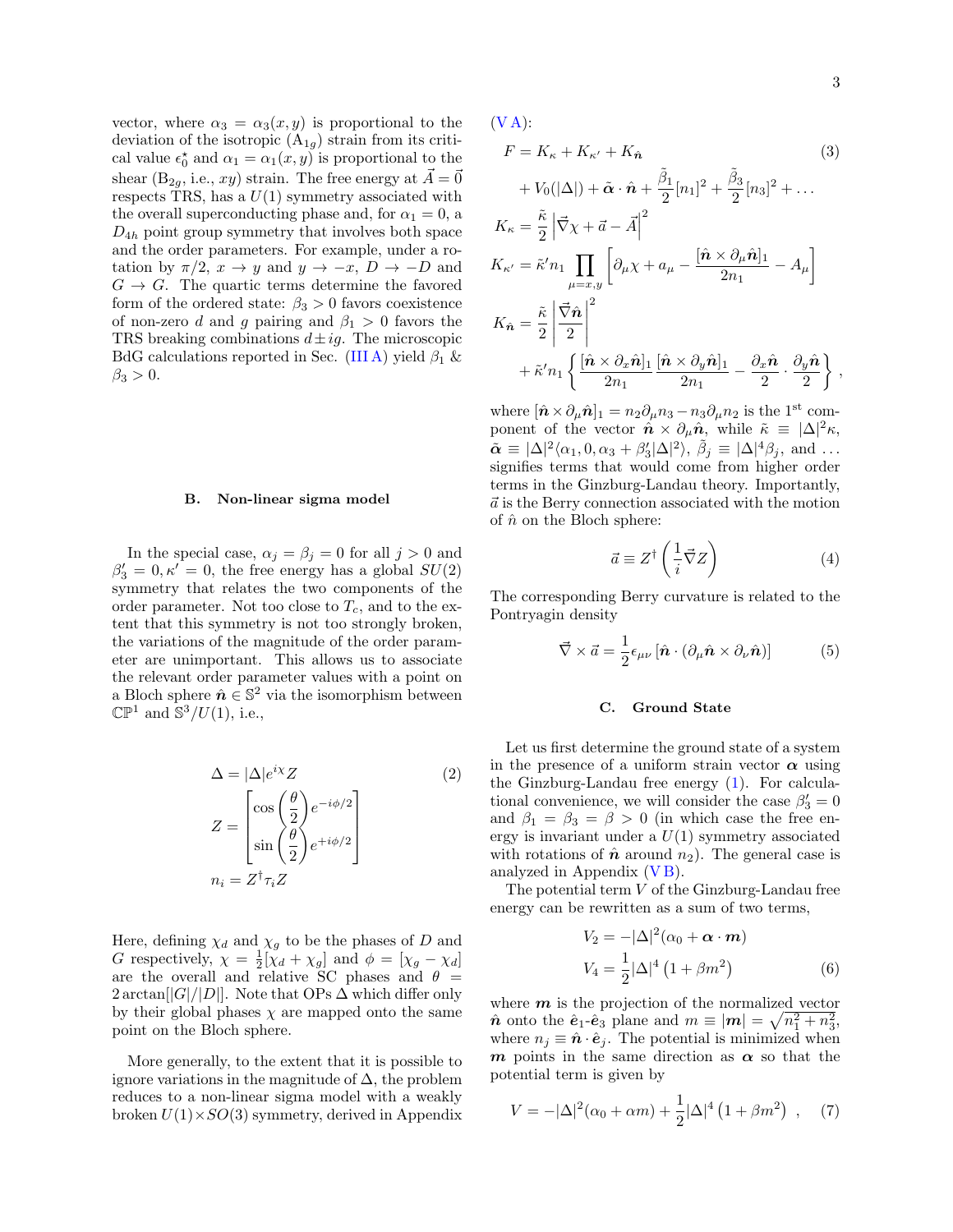where  $\alpha \equiv |\alpha|$ . Since  $0 \leq m \leq 1$ , the values of  $|\Delta|$ and  $m$  that minimize  $V$  are uniquely determined: for  $\alpha_0 \geq \alpha/\beta \geq 0$ ,

$$
|\Delta|^2 = \alpha_0, \quad m = \frac{\alpha}{\beta \alpha_0}, \tag{8}
$$

which corresponds to two distinct values  $\hat{\boldsymbol{n}}$  (related by time-reversal symmetry) with  $n_2 = \pm \sqrt{1 - m^2}$ . For  $\alpha/\beta > \alpha_0 \geq -\alpha$ , we have

<span id="page-3-1"></span>
$$
|\Delta|^2 = \frac{\alpha_0 + \alpha}{1 + \beta}, \quad m = 1,
$$
 (9)

so that  $n_2 = 0$ . Finally,  $|\Delta| = 0$  for  $\alpha < -\alpha_0$ . Henceforth, we restrict our attention to the case  $\alpha_0 > 0$  so  $|\Delta| > 0$  and that the nature of the ground state is determined by the value of  $\alpha/\beta\alpha_0$ .

In the limit of small strain  $\alpha \ll \beta \alpha_0$  so that  $m \sim 0$ ,  $\hat{\boldsymbol{n}}$  points in the  $\pm \hat{\boldsymbol{e}}_2$  direction, which corresponds to a TRSB  $d \pm ig$  state. Conversely, if  $\alpha \geq \beta \alpha_0$  so that  $m = 1$ , the Bloch vector  $\hat{\boldsymbol{n}}$  points in the same direction as  $\alpha$  as denoted by the solid black dot in Fig. [\(2\)](#page-3-0). This corresponds to a TRS preserving state determined by the the local strain. From now on, when we discuss a situation in which the strain is nonzero, we shall implicitly assume that  $\alpha > \beta \alpha_0$ and thus the uniform ground state is as in [\(9\)](#page-3-1).

#### D. Domain walls

We now consider the behavior of the order parameter  $\Delta$  in the presence of spatially varying strain. As it simplifies the analysis, we will do this in the context of the non-linear sigma model [\(3\)](#page-2-0). To begin with, we consider a domain wall separating a region at  $y < 0$  in which the shear strain favors  $d - q$  pairing  $(\alpha_1 < 0)$  from a region at  $y > 0$  that favors  $d + g$  $(\alpha_1 > 0)$ . We consider the system to be translationally invariant in the directions parallel to the domain wall.

Far from the domain wall, the relative phase  $\phi(y)$ and amplitudes are determined by the strain. Thus, at long distances, the only property of the order parameter texture that can depend on the nature of the domain wall is the change in the global phase,  $\delta \chi$ . If we choose the global phase such that the order parameter is real at  $y \to -\infty$ , across the domain wall the order parameter must change from  $d - g$  to  $e^{i\delta \chi}(d+g).$ 

If TRS is preserved everywhere (i.e. if the order parameter can be chosen to be real), then the only possible values of  $\delta \chi$  are 0 and  $\pi$ . Any other value of  $\delta \chi$  requires TRSB on the domain wall, which consequently means that there must be two symmetry related optimal values,  $\pm \delta \chi$ .



<span id="page-3-0"></span>FIG. 2. Domain Walls. The figure is the Bloch sphere representation of possible transitions across the domain wall where  $\alpha_1(y) \to \pm \alpha_1$  as  $y \to \pm \infty$ , and  $\alpha_3(y) \equiv$  $\alpha_3 > 0$  is constant. The blue arrow represents a TRS  $\frac{1}{25}$  or the state. The state arrow represents a Tris preserving transition through a pure d state. The green arrow represents a general TRSB transition restricted to a 2D plane intersecting the Bloch sphere, the angle of which relative to the  $\hat{\mathbf{e}}_1$ - $\hat{\mathbf{e}}_3$ -plane is denoted by  $\omega$ . In particular, if  $\omega = \pi/2$ , then only the relative phase  $\phi$ changes from  $\phi = \pi \rightarrow 0$ .

Below we discuss the derivation of  $\delta \chi$  in several cases. This is done by minimizing the free energy in Eq. [\(3\)](#page-2-0) in the presence of a given strain texture. To be concrete, we will consider the case in which  $\alpha_3(y) = \alpha_3$  is a constant and  $\alpha_1(y)$  changes sign across the domain wall such that  $\alpha_1(y) \to \pm \alpha_1$  as  $y \to \pm \infty$  with  $\alpha > \beta \alpha_0$  [\[20\]](#page-10-15). The result can be  $e^{i\theta}$  and  $\frac{1}{2}$   $\frac{1}{2}$   $\frac{1}{2}$   $\frac{1}{2}$   $\frac{1}{2}$   $\frac{1}{2}$   $\frac{1}{2}$   $\frac{1}{2}$   $\frac{1}{2}$   $\frac{1}{2}$   $\frac{1}{2}$   $\frac{1}{2}$   $\frac{1}{2}$   $\frac{1}{2}$   $\frac{1}{2}$   $\frac{1}{2}$   $\frac{1}{2}$   $\frac{1}{2}$   $\frac{1}{2}$   $\frac{1}{2}$   $\frac{1}{2}$ shown in Fig.  $(2)$ , where the arrow indicates the direction of evolution as y varies from  $-\infty$  to  $+\infty$ .

To begin with, consider some general results that follow without explicit calculation:

- Away from the multicritical point: Consider the case in which  $\alpha_3 > \beta \alpha_0$ . In this case,  $|D|$  is everywhere larger than  $|G|$  and even at the "center" of the domain wall, defined as the point  $y = 0$  where  $\alpha_1(0) = 0$ , there is no local tendency to TRSB. The optimal order parameter texture lies in the  $\hat{e}_1$ - $\hat{e}_3$  plane - as indicated by the blue trajectory in Fig.  $(2)$ . Here the G component of the order parameter vanishes at  $y = 0$  and is negative on one side and positive on the other. Obviously, the analogous considerations apply for  $\alpha_3 < -\beta \alpha_0$ , with the role of  $D$  and  $G$  interchanged. In this case, TRS is preserved everywhere, and  $\delta \chi = \pi$ .
- Broad domain wall near the multicritical point: If  $|\alpha_3| < \beta \alpha_0$ , then near the  $\frac{1}{\log_2}$   $\frac{1}{\log_2}$   $\frac{1}{\log_2}$   $\frac{1}{\log_2}$  and the center of the domain wall, the local terms in the free energy favor a TRSB solution,  $d \pm i g$ .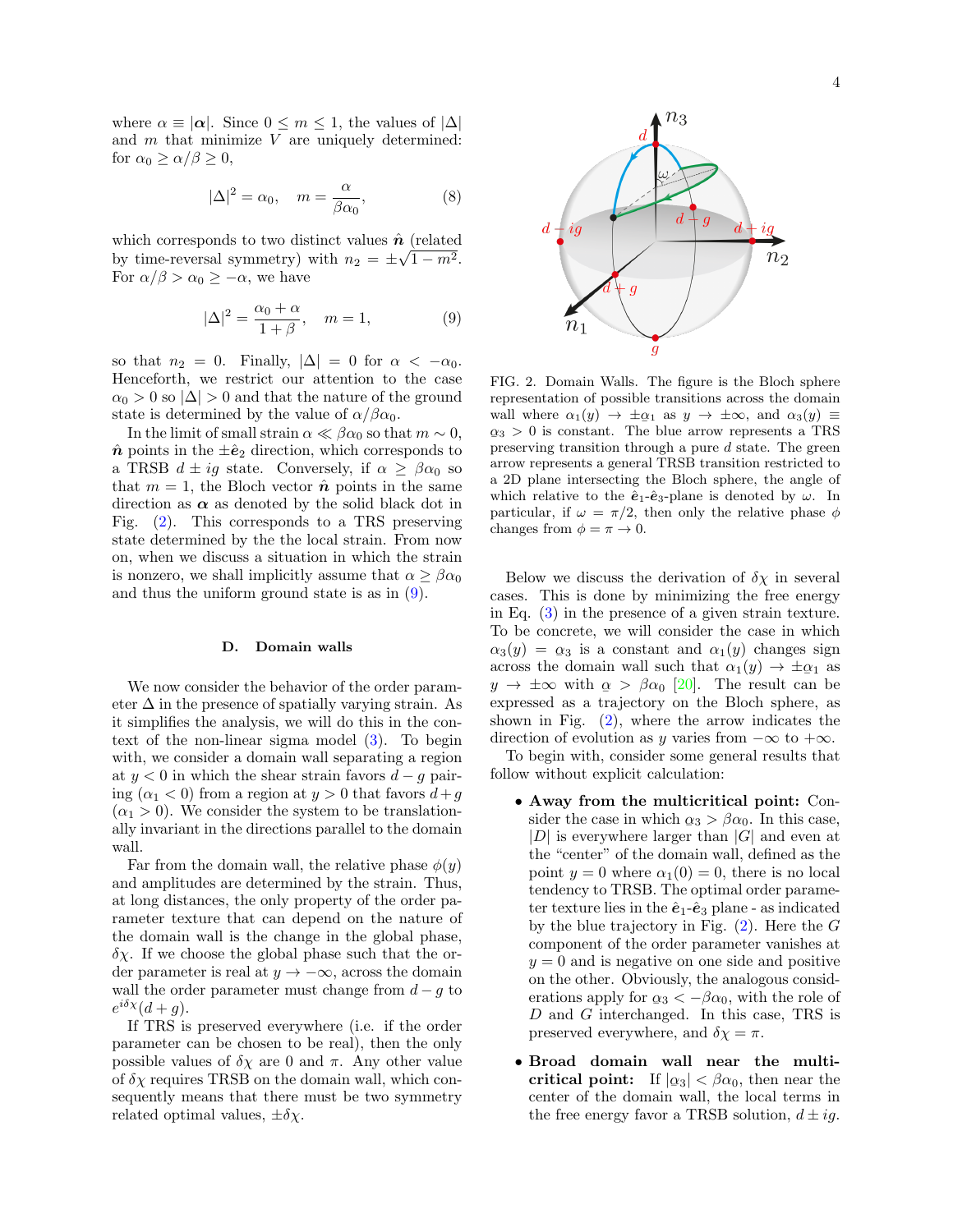

<span id="page-4-0"></span>FIG. 3. Global phase. The change  $\delta \chi$  in the global phase across a narrow domain wall where the xy component of the strain,  $\alpha_1$ , is discontinuous. The domain wall is characterized by  $\alpha_1(y) = \alpha_1 \text{sign}(y)$ , while  $\alpha_3(y) = \alpha_3$  $\frac{\partial}{\partial \chi} \frac{\partial}{\partial \chi} \frac{\partial}{\partial \chi} \frac{\partial}{\partial \chi} \frac{\partial}{\partial \chi} \frac{\partial}{\partial \chi} \frac{\partial}{\partial \chi} \frac{\partial}{\partial \chi} \frac{\partial}{\partial \chi} \frac{\partial}{\partial \chi} \frac{\partial}{\partial \chi} \frac{\partial}{\partial \chi} \frac{\partial}{\partial \chi} \frac{\partial}{\partial \chi} \frac{\partial}{\partial \chi} \frac{\partial}{\partial \chi} \frac{\partial}{\partial \chi} \frac{\partial}{\partial \chi} \frac{\partial}{\partial \chi} \frac{\partial}{\partial \chi} \frac{\partial}{\partial \chi} \frac{\partial}{\partial \chi}$ different curves correspond to different fixed values of the uniform component of the strain,  $\alpha_3/\beta\alpha_0$ .

Moreover, if the strain fields vary slowly on the scale of the superconducting coherence length, then the order parameter will be well approximated by the uniform state corresponding to the local value of the strain. Thus, the order parameter texture is not confined to the  $\hat{\mathbf{e}}_1$ - $\hat{\mathbf{e}}_3$ plane, as shown by the green trajectory. This implies that both components of the order parameter remain non-zero everywhere, and thus that  $\delta \phi = \delta \chi_g - \delta \chi_d = \pm \pi$ . However, how much of this phase change is accommodated by changing the phase of  $D$  or  $G$  depends on energetics; if the D wave order is everywhere dominant, then  $\delta \chi_d \approx 0$  and hence  $\delta \chi \approx \pi/2$ , while if the  $D$  and  $G$  are of nearly equal strength, then  $|\delta \chi_q| \approx |\delta \chi_q|$  and hence  $\delta \chi \approx 0$ . Clearly, for intermediate cases,  $0 < |\delta \chi| < \pi/2$ .

• Narrow domain wall near the multicritical point: Here, the nature of the solution depends on a host of microscopic details. Since "narrow" and "broad" refer to the width of the domain wall relative to the superconducting coherence length, and given that the superconducting coherence length diverges as  $T \to T_c$ , at least near  $T_c$  this is likely the most physically relevant situation. We will thus treat this case more explicitly below.

As an explicit model of a narrow domain wall, let  $\alpha_1(\vec{r}) = \alpha_1 \operatorname{sign}(y)$  where  $\alpha_1 > 0$  and  $\alpha_3(\vec{r}) \equiv \alpha_3 \geq$  $\frac{\alpha_1(\nu)}{\alpha_1}$  is  $\frac{\alpha_2}{\alpha_2}$  of the  $\frac{\alpha_3(\nu)}{\alpha_3}$  is  $\frac{\alpha_3(\nu)}{\alpha_3}$  is  $\frac{\alpha_3(\nu)}{\alpha_3}$ goes from  $-\infty$  to  $\infty$ ,  $\hat{\mathbf{n}}(y)$  follows a trajectory that lies in a plane  $\omega$  intersecting the Bloch sphere - of the sorts illustrated by the different colored paths in Fig. [\(2\)](#page-3-0). When this plane is perpendicular to  $\hat{\mathbf{e}}_2$ , TRS is preserved (blue line) while all other trajectories break TRS. A more complete solution of the problem does not result in qualitative changes in the conclusions. With these simplifications, the domain wall energies  $\Delta F$  can be computed analytically (see Appendix  $(V C)$ ).

We can then find the plane  $\omega$  with minimum domain wall energy for each set of values  $\alpha_1, \alpha_3$  $\frac{1}{21}$  and compute the corresponding change in global phase  $\delta \chi$ , as shown in Fig. [\(3\)](#page-4-0). For  $\alpha_3 \geq \beta \alpha_0$ (i.e., way from the multi-critical point), TRS is preserved everywhere, such that  $\delta \chi = 0$ . Conversely, if  $\alpha_3 < \beta \alpha_0$ , (near the multi-critical point), TRS  $\frac{1}{25}$   $\lt$   $\frac{1}{20}$ ,  $\frac{1}{20}$ ,  $\frac{1}{20}$  and  $\frac{1}{20}$  and  $\frac{1}{20}$  breaking near the domain wall is possible, yielding  $0 < |\delta \chi| < \pi/2$ .

# E. Topological Point Defects

The domain walls we have discussed are natural strain patterns that are plausibly generic in real materials. In addition, because there are two components of the strain-dependent vector,  $\alpha$ , one can also conceive of vortex-like defects with point-like cores in 2d or line-like cores in 3d. Here, we consider a pattern of strain such that along any path encircling the origin,  $\alpha(\vec{r})$  rotates by  $2\pi$ . Given such a strain pattern, we can use the non-linear sigma model to explore the properties of the resulting SC order parameter texture that results.

#### 1. Vorticity and associated flux

Far from the defect core, the form of the SC order parameter (up to its overall phase) is essentially determined by the local pattern of strain. Regardless the SC order parameter texture, the current density,  $\vec{J} = -\delta F/\delta \vec{A}$ , can be computed exactly from the nonlinear sigma model [\(3\)](#page-2-0) since variations in magnitude  $|\Delta|$  do not couple to the vector potential  $\overline{A}$ . From this it follows that

<span id="page-4-1"></span>
$$
J_x = \tilde{\kappa} \left[ \partial_x \chi + a_x - A_x \right] + \tilde{\kappa}' n_1 \left[ \partial_y \chi + a_y - \frac{\left[ \hat{\boldsymbol{n}} \times \partial_y \hat{\boldsymbol{n}} \right]_1}{2n_1} - A_y \right]
$$
(10)

and similarly for  $J_y$ . Far from the core under most circumstances,  $\vec{J} \rightarrow \vec{0}$ ; indeed, beyond a London penetration depth it vanishes exponentially. Thus, we can invert Eq.  $(10)$  to obtain an expression for  $\overrightarrow{A}$  in terms of the SC order parameter texture valid wherever  $\vec{J}$  is negligible. Then, by integrating the vector potential  $\vec{A}$  along a contour C that encloses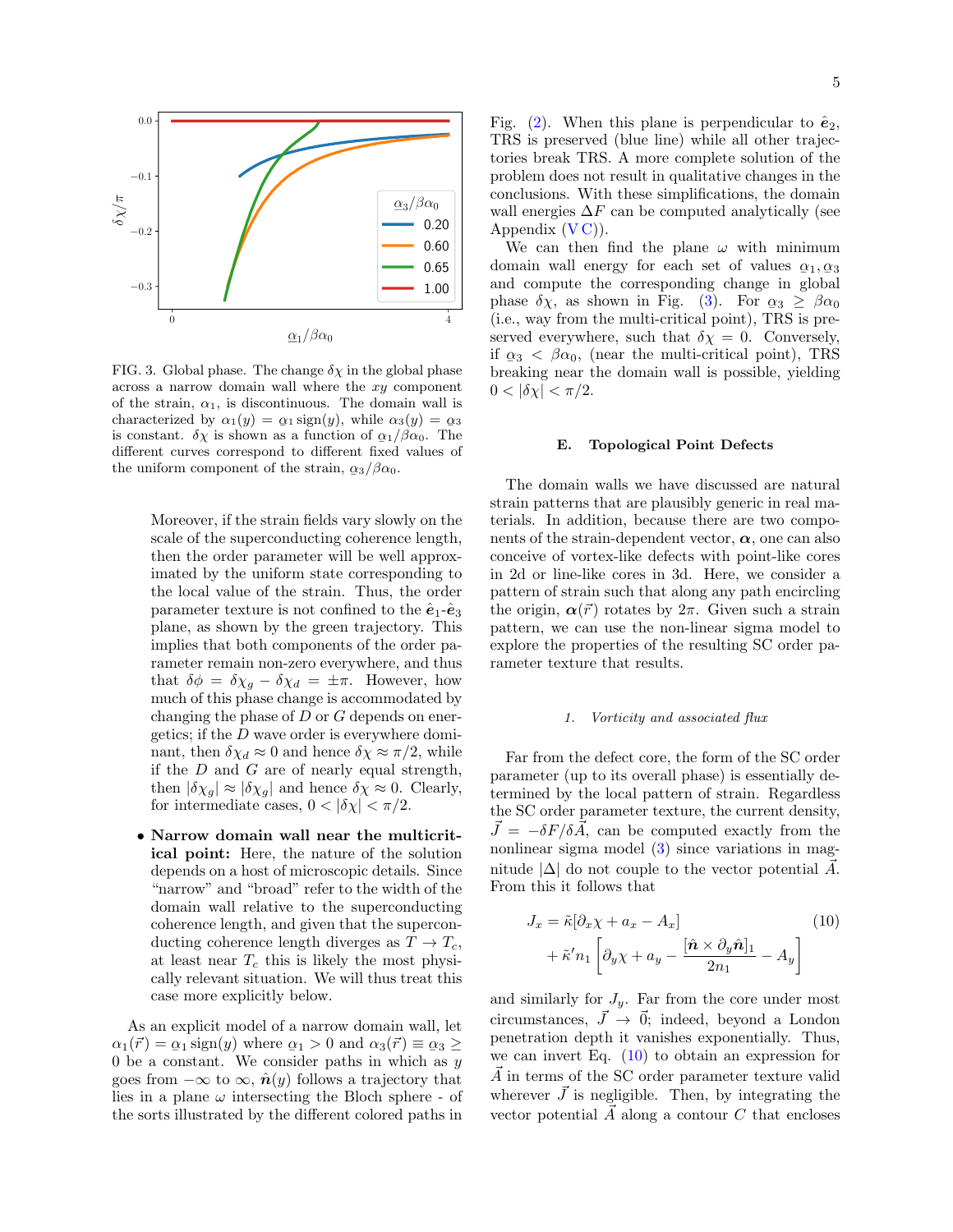the origin at a distance, we obtain an expression (modulo an additive integer) for the enclosed flux Φ in units of the superconducting flux quantum  $\Phi_0 =$  $h/2e$ :

$$
\frac{\Phi}{\Phi_0} = \frac{\Omega}{4\pi} - \frac{\kappa'}{4\pi} \oint_C [\hat{\mathbf{n}} \times \partial_\mu \hat{\mathbf{n}}]_1 T_{\mu\nu} dr_\nu \qquad (11)
$$
\n
$$
T = \begin{bmatrix} \kappa' n_1 & \kappa \\ \kappa & \kappa' n_1 \end{bmatrix}^{-1}
$$

where  $\Omega$  is the solid angle enclosed by the contour of  $\hat{n}$  on the Bloch sphere.

Note that when  $[\hat{\boldsymbol{n}} \times \partial_{\mu} \hat{\boldsymbol{n}}]_1 = 0$  along C, the second term vanishes and thus the flux quantum captured is expressed entirely in terms of the Berry phase  $\Omega/4\pi$ . In particular, since strain stabilizes a TRS preserving state, we will typically be interested in situations in which  $\hat{\boldsymbol{n}} \cdot \hat{\boldsymbol{e}}_2 = 0$  far from the defect core, insuring that this condition is satisfied. In this case, whenever  $\hat{\boldsymbol{n}}$  follows a trajectory that encircles the origin (as in Fig.  $(4b)$ ), there must be an associated halfflux quantum of flux bound to the defect.

### Example of a strain-induced half-quantum fluxoid

We now consider an explicit version of such a strain texture (Fig.  $(4a)$ ), consisting of four domains separated by domain walls that intersect at the origin. Thus, we take  $\alpha_3(x,y) = \alpha_3 F_3(x)$  and  $\alpha_1(x, y) = \alpha_1 F_1(y)$ , where  $F_j(r) = -F_j(-r)$ , and  $F_j(r) \to 1$  as  $r \to \infty$ . We further assume that  $\frac{dy}{dx}$  is the large strain regime where the preferred order  $\alpha_i > \beta \alpha_0$  – i.e. far away from the origin we are parameter is set by the strain and TRS is preserved. As indicated by the labels, the D component is enhanced compared the G component for  $x > 0$ . For  $x < 0$ , the G component is favored. The combination  $d + g$  is favored for  $y > 0$ , while  $d - g$  is favored for  $y < 0$ .

Let us now consider a closed path  $C$  encircling the origin (Fig.  $(4a)$ ), where the preferred SC state (up to the global phase) is denoted in each quadrant, e.g.,  $D + q$  denotes a TRS preserving SC state with dominant  $D$  component. Since the contour  $C$  is far away from the origin, the domain walls between quadrants are narrow, and the strain is always sufficiently large such that TRS breaking is never favored locally. Fig. [\(4b\)](#page-5-0) shows the trajectory of the order parameter on the Bloch sphere, in which each segment of the contour is color coded to correspond to that in the top diagram. We then see that the OP  $\Delta$  wraps around by  $2\pi$  while being confined to the  $\hat{\mathbf{e}}_1$ - $\hat{\mathbf{e}}_3$  plane and thus  $[\hat{\mathbf{n}} \times \partial_\mu \hat{\mathbf{n}}]_1 = 0$  along the contour. Eq. [\(11\)](#page-5-2) thus implies that this strain texture captures a half quantum of flux.

<span id="page-5-2"></span><span id="page-5-1"></span>

<span id="page-5-3"></span><span id="page-5-0"></span>FIG. 4. A strain induced half quantum fluxoid. (a) Real space contour around a topological point defect, along which the strain vector  $\alpha$  winds by  $2\pi$ . The dashed cross shows the location of a  $\pi$  mismatch in the phase of the order parameter.  $D+g$  in the  $x > 0$ ,  $y > 0$ quadrant represents order parameter with a dominant D component and a smaller G component, and similarly in the other quadrants. (b) Corresponding trajectory of the order superconducting order parameter along the Bloch sphere. TRS is preserved along the path. Each segment of the contour is color coded so that the same colors in the bottom and top figure correspond to each other.

At an intuitive level, the same conclusion can be reached by considering the nature of the order parameter texture along the various line segments in Fig. [\(4a\)](#page-5-1). Since it is energetically favorable to keep the dominant piece of the SC order parameter uniform, the overall phase  $(\delta \chi)$  is constant along any of the segments other than the red one, along which the dominant portion of the order parameter changes sign, favoring  $\delta \chi = \pi$ . Of course, this change in phase will in actuality be spread out along the entire path, but this argument captures the  $\pi$  phase mismatch along the close path that results in a half quantum vortex.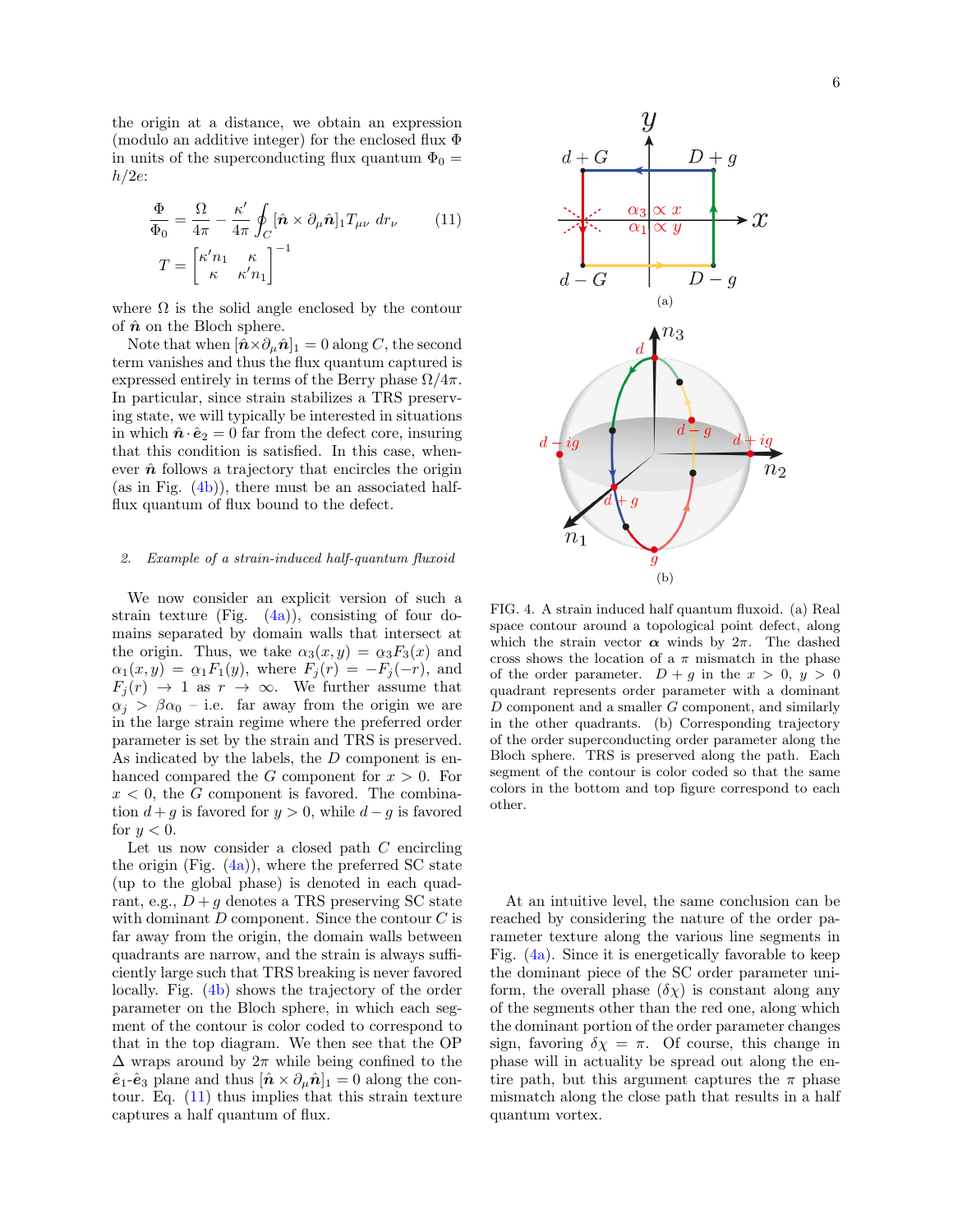#### III. MICROSCOPIC ANALYSIS

<span id="page-6-2"></span>

<span id="page-6-3"></span>FIG. 5. (a) Phase diagram of the microscopic Hamiltonian, Eq.  $(12,13)$  $(12,13)$ , as a function of the interaction strengths  $\lambda_d$ ,  $\lambda_g$ , calculated within self-consistent meanfield theory, in the absence of strain. Near degeneracy  $\lambda_d \sim \lambda_g$ , the yellow portion denotes the TRSB  $d + iq$ state, while the cyan and purple regions represents a pure d or pure q state, respectively. 3 representative point (I, II, III), one in each phase, are used in further calculations. (b) The top two panels depict the evolution of the uniform state at point (I) with shear  $g_{d'}$  and isotropic  $g_s$  strain. The dashed line represents the relative phase  $\phi$  given by the left y-axis, while the solid (red, green) lines represent the amplitudes  $|D|, |G|$ , given by the right y-axis. Similarly, the bottom two panels represent the evolution of the uniform state for sample points (II) and (III) under shear  $g_{d'}$  strain.

We now address these same issues from a more microscopic perspective in the context of Bardeen-Cooper-Schrieffer (BCS) mean-field theory. Specifically, we solve the self-consistency equations for a generic 2D Hamiltonian with attractive  $d$  and  $g$ wave interactions, and with spatially varying bandstructure parameters that encode the same patterns of spatially varying strain discussed above.

Let the full Hamiltonian  $H_{\text{full}} = H_0 + H_1$  be defined on a 2D square lattice. The free Hamiltonian  $H_0$  is characterized by the (single-band) TRSpreserving hopping matrix t so that

<span id="page-6-1"></span><span id="page-6-0"></span>
$$
H_0 = -\sum_{\vec{r}', \vec{r}, s} \left[ t(\vec{r}', \vec{r}) + \mu \right] c_{\vec{r}' s}^{\dagger} c_{\vec{r} s} \tag{12}
$$

and the attractive (pairing) interaction term  $H_1$ , assumed to be spatially uniform, is

$$
H_1 = -\sum_{\tau=d,g} \lambda_{\tau} \sum_{\vec{r}} P_{\tau}^{\dagger}(\vec{r}) P_{\tau}(\vec{r}) \qquad (13)
$$

$$
P_{\tau}^{\dagger}(\vec{r}) = \sum_{\vec{r}',s,s'} f_{\tau}(\vec{r}' - \vec{r}) c_{\vec{r}'s'}^{\dagger} [i\sigma_2]_{s's} c_{\vec{r}'s}^{\dagger}
$$

where  $\lambda_{\tau} > 0$  with  $\tau = d$  or g encodes the strength of the interaction in the designated symmetry channels. Here  $f_{\tau}$  are TRS preserving form factors that transform according to the requisite distinct irreducible representations of the point-group symmetry:

$$
f_d(\vec{r}) = \frac{1}{4}\delta(r=1) [x^2 - y^2]
$$
 (14)  

$$
f_g(\vec{r}) = \frac{3\sqrt{3}}{32}\delta(r = \sqrt{5})[xy(x^2 - y^2)]
$$

where the factor of the Kronicker- $\delta$  in each expression is 1 when  $\vec{r}$  connects, respectively, first and fourth nearest-neighbor sites. The hopping matrix elements can likewise be expressed in terms of these and the local strain as

$$
t(\vec{r} + \vec{r}', \vec{r}) = \delta(r' = 1) + t\delta(r' = \sqrt{2})
$$
  
+  $g_s(\vec{r}) \odot f_s(\vec{r}') + g_{d'}(\vec{r}) \odot f_{d'}(\vec{r}')$  (15)

where  $g_s(\vec{r})$  and  $g_{d'}(\vec{r})$  parameterize, respectively, the spatial profile of the isotropic and shear strain, and  $\odot$  is the symmetrization of the product term,  $e.g., g_s(\vec{r}) \odot f_s(\vec{r}') \equiv \frac{1}{2}[g_s(\vec{r}) + g_s(\vec{r} + \vec{r}')]f_s(\vec{r}').$ Here,  $f_s(\vec{r})$  and  $f_{d'}(\vec{r})$  are form factors with isotropic and shear  $[xy]$  symmetry of the underlying lattice, which we take to be

$$
f_s(\vec{r}) = \delta(r=2), \quad f_{d'}(\vec{r}) = \delta(r=\sqrt{2}) [xy] \quad (16)
$$

We construct a mean-field BCS trial Hamiltonian  $H$ , given by

$$
H = \sum_{\vec{r}', \vec{r}, s} \mathcal{T}(\vec{r}, \vec{r}) c_{\vec{r}s}^{\dagger} c_{\vec{r}s}
$$
(17)  
+ 
$$
\sum_{\vec{r}', \vec{r}} \left[ \Delta(\vec{r}', \vec{r}) c_{\vec{r}' \uparrow}^{\dagger} c_{\vec{r} \downarrow}^{\dagger} + \text{h.c.} \right]
$$

The full self-consistency field equations (SCFs) can then be derived by extremizing the resulting variational free energy in the standard fasion – details are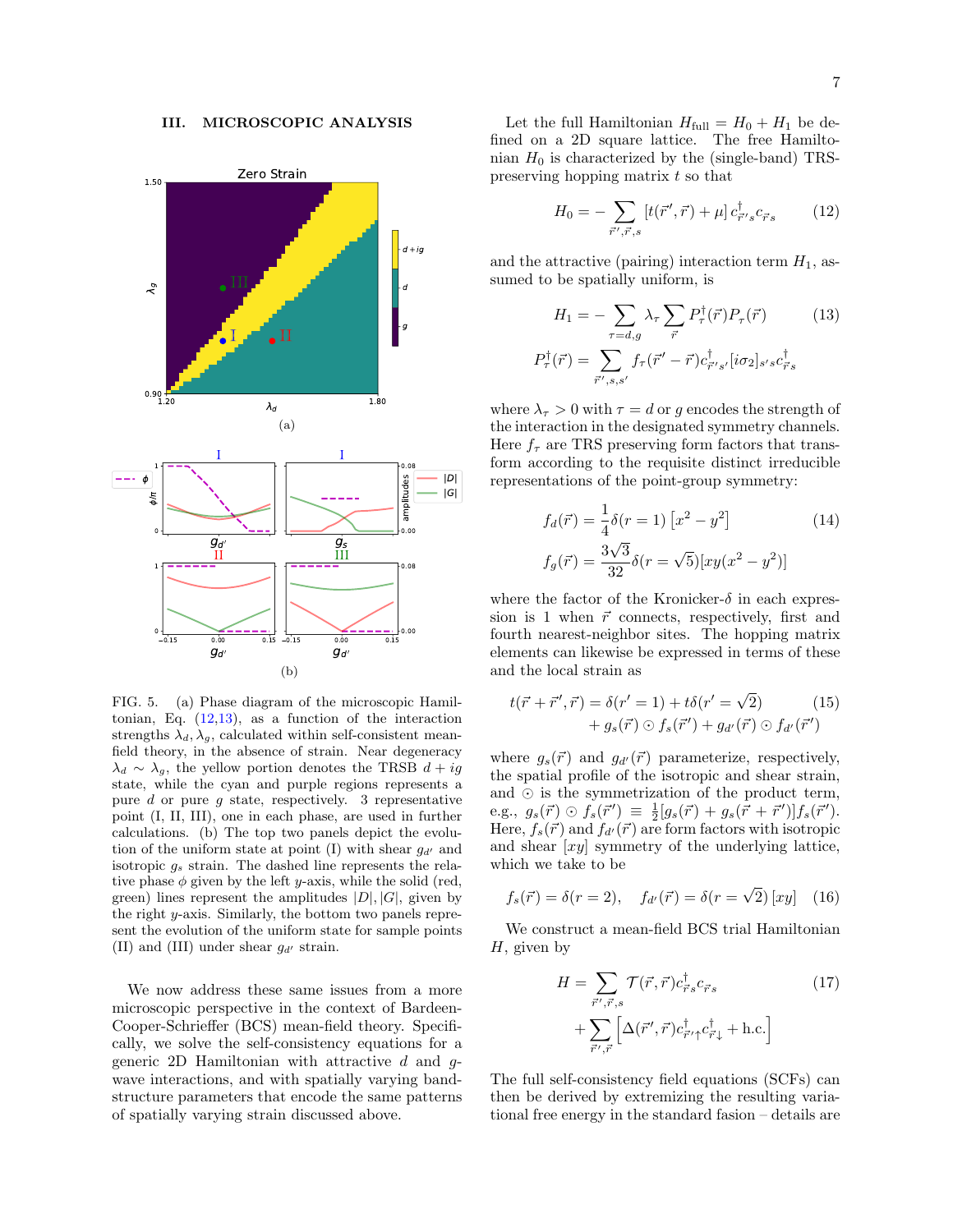given in Appendix  $(VD)$ . It should be noted that in order to guarantee that the results satisfy the equation of continuity, i.e.,  $\vec{\nabla} \cdot \vec{J} = 0$ , it is generally insufficient to only solve the SCFs for the gap function both  $\mathcal T$  and  $\Delta$  must be determined self-consistently (see Appendix  $(V E)$  for a proof).

### <span id="page-7-0"></span>A. Uniform states

To begin with, we study the uniform case tuned close to the multi-critical point. In Fig.  $(5a)$  we show the mean-field ground-state phase diagram of the microscopic model defined above as a function of the pairing interactions,  $\lambda_d$  and  $\lambda_d$ , in the absence of "strain" (i.e. for  $g_s = g_{d'} = 0$ ), for  $t = 0.4$  and for the chemical  $\mu$  chosen so that the mean electron density per site is  $n \approx 0.3$ . There are three distinct phases in this case: a pure d wave phase for  $\lambda_d$ sufficiently larger than  $\lambda_g$ , a pure g wave phase for sufficiently large  $\lambda_d$ , and a relatively narrow coexistence phase centered at the the line  $\lambda_d = \lambda_q$ . The latter phase has a relative phase  $\phi = \pm \pi/2$ , i.e., it is a  $d \pm ig$  phase, for all parameters studied here.

To illustrate the effect of shear strain, we chose representative points in the phase diagram indicated by the three points in Fig.  $(5a)$ , and explore the evolution of the ground-state order upon application of uniform strain, i.e. non-zero  $q_{d'}$  or  $q_s$ . Shown in Fig.  $(5b)$  are the magnitude of the d and g components of the order parameter,  $|D|$  and  $|G|$ , as well as the relative phase,  $\phi$ , for these three cases:

- The top two panels of Fig. [\(5b\)](#page-6-3) show the evolution with strain of the case in which we are most interested - the strain-free ground state has  $d \pm ig$  pairing. As the shear strain,  $g_{d'}$ , is varied, |D| and |G| remain comparable, although both increase slightly, roughly in proportion to  $|g_{d'}|^2$  - which is a density of states effect. More dramatically, the relative phase evolves smoothly, up to a critical value at which TRS is restored, i.e. where  $\phi$  reaches either 0 or  $\pi$ , which marks the point of a transition to  $d + g$  or  $d - g$  pairing respectively. In contrast, as a function of the isotropic strain  $g_s$ , the evolution from the  $d+ig$  state to a pure g or pure d state involves a change of the relative amplitudes  $|D|$  and  $|G|$ , while the relative phase  $\phi = \pm \pi/2$  remains constant.
- The lower two of Fig.  $(5b)$  represent the shear strain evolution under conditions in which at zero strain either the d or g component is absent. In both cases, the component that is dominant at zero strain remains dominant; indeed, its overall magnitude increases in much

the same way as in the top panel. As required by symmetry, the component that vanished in the absence of strain exhibits an initial linear increase in magnitude with increasing strain. However, in this case, the relative phase is a discontinuous function of strain; the groundstate always preserves TRS and jumps from being  $d + g$  to  $d - g$  as the sign of the strain changes.

We relate these results to the Ginzburg-Landau theory as follows: In the absence of strain, the system is tuned to the tri-critical condition  $\alpha_1 \approx$  $\alpha_3 \approx 0$  when  $\lambda_d \approx \lambda_g$ . Moreover, since the system exhibits  $d + ig$  order in this case, the requisite inequalities  $\beta_1 > 0$ ,  $\beta_3 > 0$  are automatically satisfied. The shear strain can be identified with  $\alpha_1 \propto g_{d'}$ . Conversely, even relatively small values of  $|\lambda_d-\lambda_g|/|\lambda_d+\lambda_g| > 0.1$  are enough to produce a sufficiently large value of  $\alpha_3$  such that even at  $T=0$ ,  $|\alpha| > \beta/|\alpha_0|$ . Also notice that we have taken relatively strong interactions; this condition becomes exponentially more restrictive the weaker the overall coupling,  $|\lambda_d + \lambda_g|$ . The extent to which the system needs to be "fine-tuned" near to the tetra-critical point is quantified as the narrowness of this coexistence phase in the zero-temperature phase diagram.

#### B. Domain Walls

We next address the domain wall behavior for a system near and away from the multi-critical point. To circumvent the difficulty of large coherence lengths at small interaction strength, we use large interaction strengths  $\lambda_d = 3.2$  and  $\lambda_g = 4.9$ , chosen such that in the absence of strain, the uniform system is near the multi-critical point, i.e.., in a  $d + iq$  state. We then introduce an x-dependent shear strain with a domain wall along the y-axis, along which the system is translationally invariant. As a specific example, we take  $g_{d'} = 0.4 \tanh(x/l)$ where  $l = 5$  and  $|x| \le L = 50$ . We take  $g_s(x)$  to be constant.

Fig. [\(6\)](#page-8-0) (top) shows the profiles of the order parameters and relative phase  $\phi$  as a function of x in the case  $g_s = 0$ , i.e., near the multi-critical point.  $\phi$  twists through  $\pi/2$  passing through the domain wall, indicating the TRS is broken there. Fig.  $(6)$ (bottom) shows a TRS preserving domain wall for  $g_s = 0.3$ , i.e., away from the multi-critical point.

#### C. Half quantum vortex

Finally, to construct a tractable situation in which the previously discussed phenomenological analysis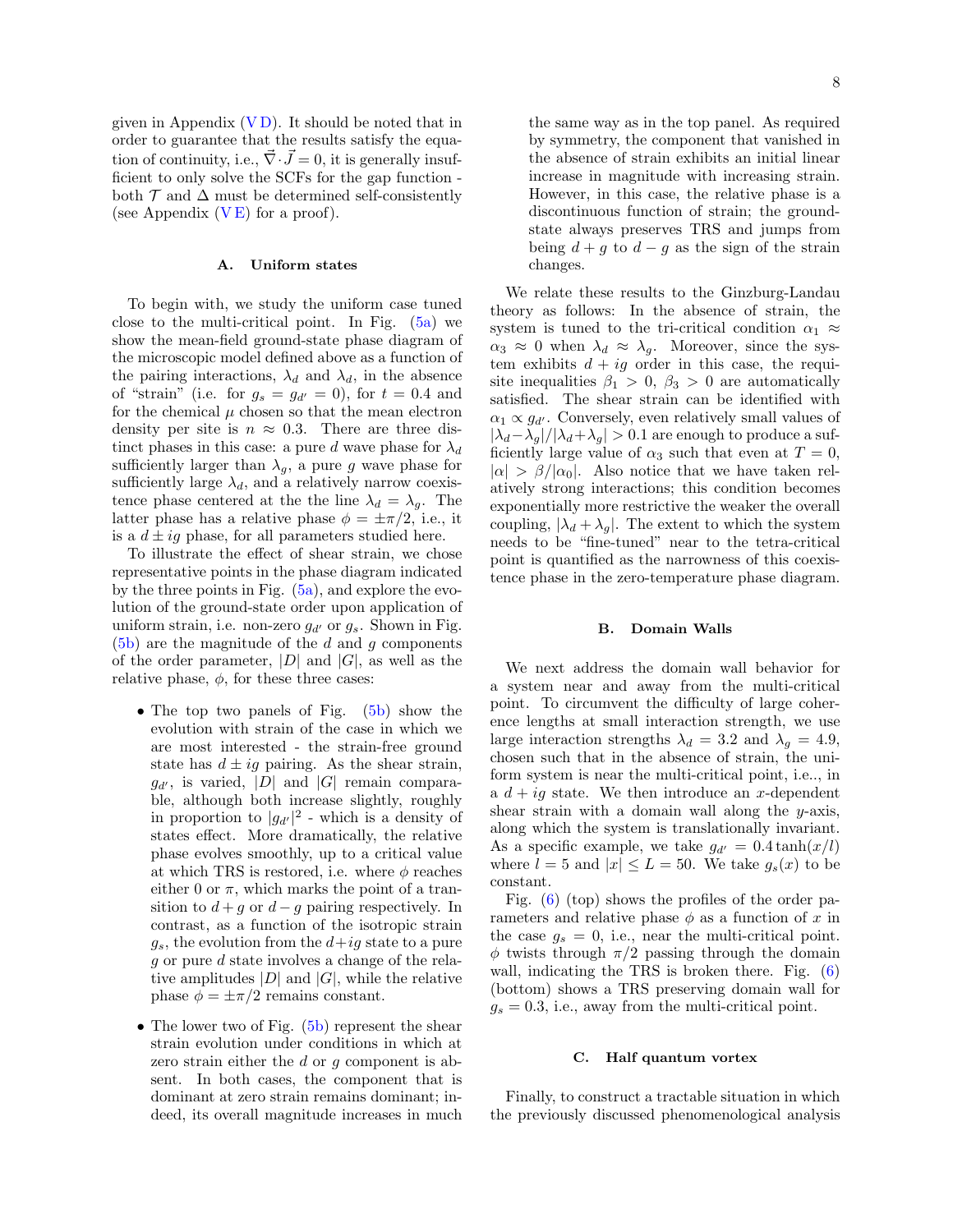

<span id="page-8-0"></span>FIG. 6. Domain Walls. The top panel shows the behavior of the SC order parameter across a domain wall at which the shear strain  $g_{d'}(x)$  changes sign when the system is detuned from the multi-critical point such that  $g_s(x) = 0.3$ . The bottom panel shows the same sort of domain wall for a system near the multi-critical point so that  $g_s(x) = 0$ . The spatial variation of  $g_{d'}$ , shown in the mini-plot, is of the form  $g_{d'}(x) = 0.4 \tanh(x/l)$ where  $l = 5$  and  $|x| \le L = 50$ . The dashed lines represent the relative phase  $\phi$  with values given by the left  $y$ -axis, while the solid lines are the amplitudes of the  $D$ and  $G$  components with values given by the right  $y$ -axis.

leads to a half-quantum vortex, we consider the previous system on an infinite cylinder with periodic boundary conditions in the x-direction and translational invariance along the y-direction. The circumference of the cylinder (in the  $x$ -direction) is  $400$ sites. We then vary the microscopic terms  $[g_s(x)]$ and  $g_{d'}(x)$  corresponding the evolution of  $\alpha_1$  and  $\alpha_3$  shown in Fig. [\(4\)](#page-5-3). Solving the full SCF equations, we obtain  $D(x)$  and  $G(x)$  as shown in Fig.  $(7).$  $(7).$ 

The results corroborate the expected behavior from the Ginzburg-Landau theory. Notice that the x-labels on top of Fig.  $(7a)$  indicate the expected state at each position along the contour. Most importantly, the relative phase  $\phi$  winds by  $2\pi$  around the cylinder, from which it follows that  $\delta \chi = \pi$ . This result is translated into a trajectory on the Bloch sphere in Fig. [\(7b\)](#page-8-3). Note that the trajectory of the order parameter is close to the  $\hat{e}_1$ - $\hat{e}_3$  plane, but deviates from it somewhat in parts of the trajectory, indicating that TRS is broken in certain regions along the path. Correspondingly, in this calculation, we expect the flux induced by the strain pattern to deviate slightly from  $\Phi_0/2$  [see Eq. [\(11\)](#page-5-2) and the discussion that follows].

<span id="page-8-2"></span>

(b)

<span id="page-8-3"></span><span id="page-8-1"></span>FIG. 7. Half quantum vortex pinned by strain texture. (a) The behavior of the OP  $\Delta = (D, G)$  as a function of x. The two components of the strain,  $g_s(x) \propto \alpha_3$ and  $g_{d'}(x) \propto \alpha_1$ , are shown on the right. The domain walls are of the form  $\pm \tanh(x/l)$  with  $l = 5$ , and the cylinder's circumference is 400 sites. The dashed line represents the relative phase  $\phi$  given by the left vertical axis, while the solid lines represent that amplitudes  $|D|$ and  $|G|$  (right vertical axis). The bottom horitzontal axis represents the x position, while the top horizontal axis is labeled with the uniform state corresponding to the given strain texture at that position. (b). Trajectory of the OP  $\Delta = (D, G)$  projected onto the unit Bloch sphere (blue line). The arrow represent the direction of the contour. The gray circle line emphasizes the  $\hat{\mathbf{e}}_1$ - $\hat{\mathbf{e}}_3$ plane.

#### IV. CONCLUSIONS

In this paper we have primarily explored the effect of inhomogeneous strain on the superconducting OP textures of a system tuned close to a tetra-critical point at which two different superconducting components have equal  $T_c$ 's. Such a tetracritical point can arise due to symmetry - when in the absence of strain the two components form a two dimensional irreducible representation of the point group symmetries. However, we have primarily focused on the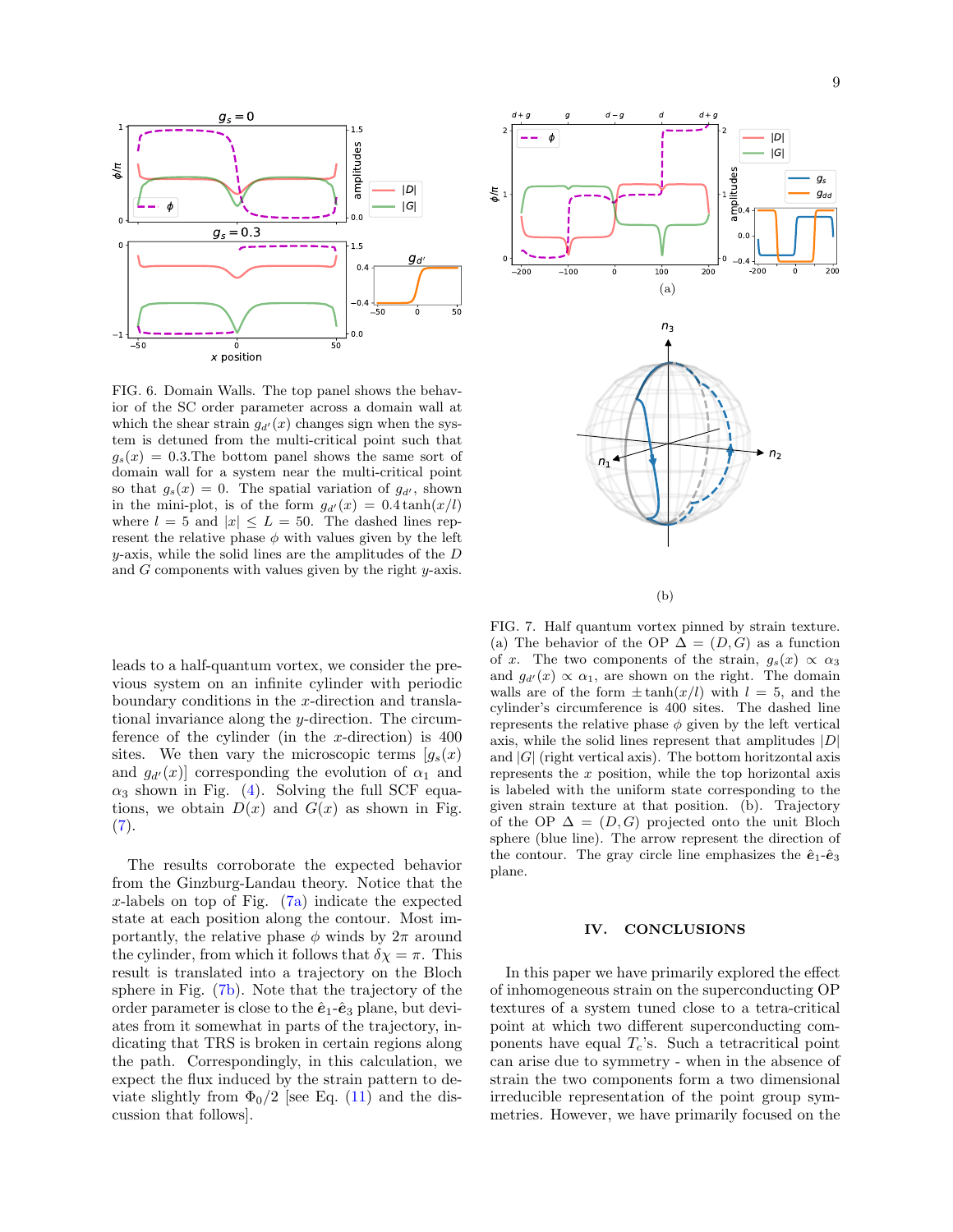case in which the tetracritical point arises from tuning a symmetry preserving parameter near to a critical value - a situation that might arise accidentally in a small subset of superconducting materials.

In this situation, even relatively small local strain can readily detune the system from the tetracritical condition sufficiently that a single component OP is locally favored. However, if on average the system is near enough to this critical value, it is also natural to find domain walls between regions of different dominant strain in which the system is approximately tetra-critical. This, in turn, can lead to TRS breaking on such domain walls, and thus to a state which globally breaks TRS but in which the symmetry breaking is locally significant only on a network of such domain walls. We have also shown that appropriate patterns of inhomogeneous strain can bind a half-quantum vortex.

These results may have interesting implications for a number of materials that show evidence for either an exact or a near-degeneracy of two SC orders, including UPt<sub>3</sub> [\[21–](#page-10-16)[23\]](#page-10-17), URu<sub>2</sub>Si<sub>2</sub> [\[24,](#page-10-18) [25\]](#page-10-19), UTe<sub>2</sub> [\[26\]](#page-11-1), doped  $Bi<sub>2</sub>Se<sub>3</sub>$  [\[27,](#page-11-2) [28\]](#page-11-3), certain Fe based superconductors [\[29–](#page-11-4)[31\]](#page-11-5), and of course SRO. Most importantly, such a near degeneracy necessarily implies an enhanced sensitivity to variations in local strain, which can lead to a variety of otherwise unexpected behaviors. Note, however, that half quantum vortices and other topological defects can also arise as dynamical excitations in multi-component superconductors in the absence of any strain effects  $[32-36]$ .

It is worth noting that while our results are quite general, they are obtained within mean-field theory, and neglect thermal fluctuations of the superconducting order parameter. These can lead to interesting effects close to the  $T_c$  in multi-component superconductors [\[37](#page-11-8)[–40\]](#page-11-9).

This study was undertaken with the SC state of SRO in mind. It is well established that the SC state is highly strain-sensitive. There are also a variety of experimental observations - ultra-sound anomalies key among them - that are most naturally consistent with an assumed near degeneracy between a  $d$  and  $g$  wave SC component. However, a variety of other experimental results appear, at first, difficult to reconcile with this scenario [\[2,](#page-9-1) [14,](#page-10-9) [17,](#page-10-12) [41\]](#page-11-10). The present results suggest a route to understanding some of these additional observations. This includes a suppressed thermodynamic signature of the TRS breaking transition and the possibility of half quantum vortices, even though some aspects of the actual experiment  $\boxed{2}$  - for instance the dependence on an in-plane field - still need be addressed.

As mentioned in the introduction, a key issue concerns the strain-induced splitting between the SC and the TRS breaking transitions. It has been found that  $x^2 - y^2$  (B<sub>1g</sub>) shear strain can produce a significant increase in  $T_c$ , with a small decrease in  $T_{\text{trsb}}$ [\[15\]](#page-10-10) - i.e. a split transition - while hydrostatic pressure (which produces  $A_{1g}$  strain) can produce a pronounced depression of  $T_c$  but no detectable splitting of the transition [\[17\]](#page-10-12). These observations are trivially accounted for if one assumes that  $\alpha_3$  has a strong (albeit quadratic) dependence on shear strain but only weakly dependent on isotropic strain while  $\alpha_0$  depends on both components of the strain.

How stringent a condition this places on the isotropic strain dependence of  $\alpha_3$  depends on the magnitude and character of the strain inhomogeneities - i.e. the width of the SC transition. To the extent that we can ignore the effect of  $xy$  (B<sub>2g</sub>) shear strain (i.e. for  $\alpha_1 \approx 0$ ), it follows that so long as there are regions of  $d$  and regions of  $g$  wave SC, there must be domain walls between them at which TRS breaking can arise. Thus, a spilt transition will be apparent only when the mean value of  $\alpha_3$  is greater than its variance.

The present considerations are encouraging in the sense that they illustrate a plausible explanation of a set of previously puzzling experiments in SRO. However, it is important to reiterate that this analysis sheds no insight of what is probably the most vexing aspect of the proposed scenario: why are these two symmetry distinct forms of SC order nearly degenerate with one another without need of any fine tuning?

#### ACKNOWLEDGMENTS

We acknowledge extremely helpful discussions with Clifford Hicks, Catherine Kallin, Tony Leggett, Andy MacKenzie, and Brad Ramshaw. SAK and AY were supported, in part, by NSF grant No. DMR-2000987 at Stanford. EB was supported by the European Research Council (ERC) under grant HQMAT (Grant Agreement No. 817799), the Israel-US Binational Science Foundation (BSF), and a Research grant from Irving and Cherna Moskowitz.

<span id="page-9-0"></span>[1] Steven A Kivelson, Andrew C Yuan, BJ Ramshaw, and Ronny Thomale, "A proposal for reconciling diverse experiments on the superconducting state in  $Sr<sub>2</sub>RuO<sub>4</sub>$ ," npj Quantum Mater 5 (2020).

<span id="page-9-1"></span><sup>[2]</sup> J Jang, DG Ferguson, V Vakaryuk, Raffi Budakian, SB Chung, PM Goldbart, and Y Maeno, "Observa-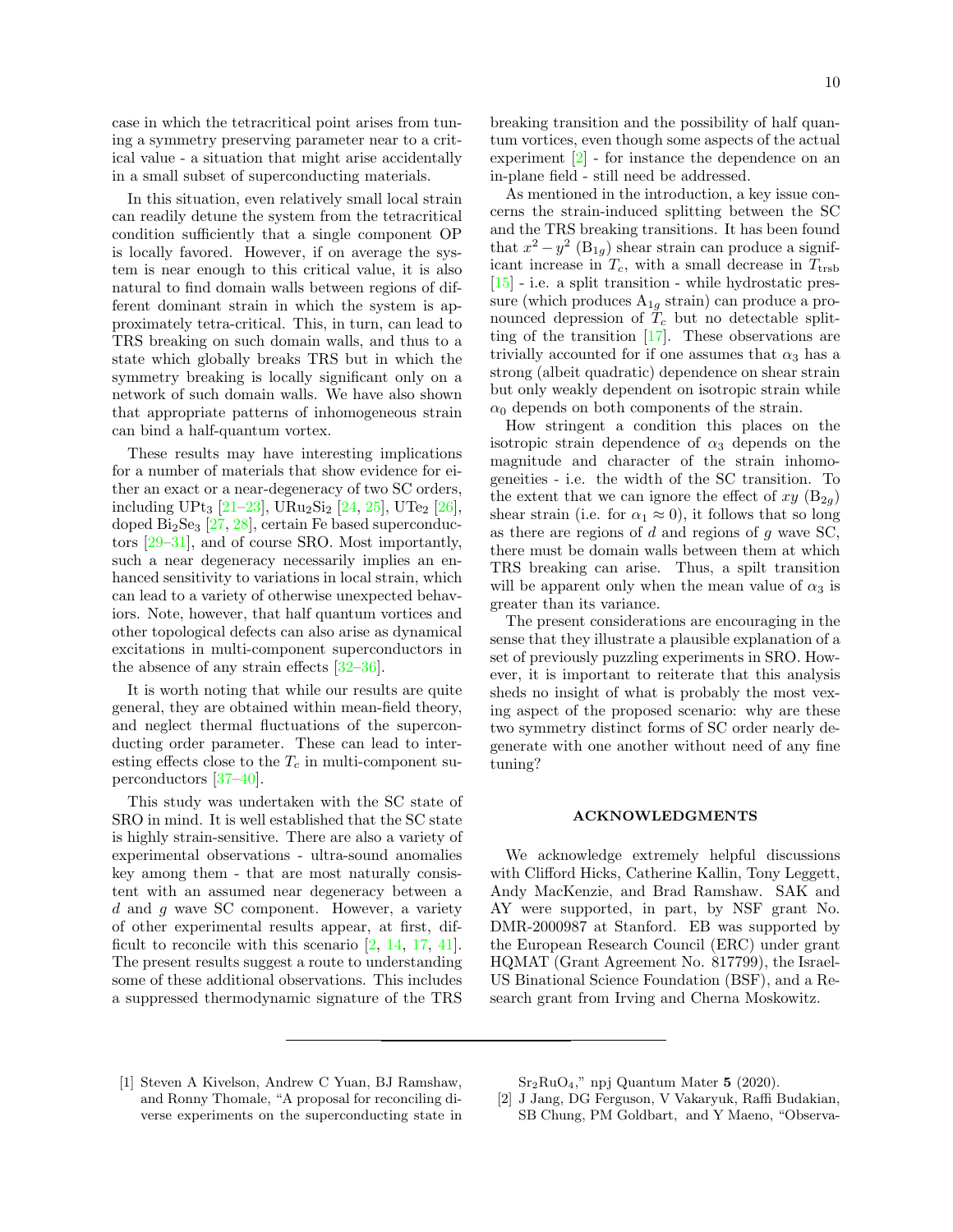tion of half-height magnetization steps in  $Sr<sub>2</sub>RuO<sub>4</sub>$ ," Science 331, 186–188 (2011).

- <span id="page-10-0"></span>[3] Christian Platt, Ronny Thomale, Carsten Honerkamp, Shou-Cheng Zhang, and Werner Hanke, "Mechanism for a pairing state with time-reversal symmetry breaking in iron-based superconductors," Phys. Rev. B 85[, 180502\(R\) \(2012\).](http://dx.doi.org/10.1103/PhysRevB.85.180502)
- <span id="page-10-1"></span>[4] Andrew P Mackenzie, Thomas Scaffidi, Clifford W Hicks, and Yoshiteru Maeno, "Even odder after twenty-three years: The superconducting order parameter puzzle of  $Sr_2RuO_4$ ," npj Quantum Materials  $2, 1-9$  (2017).
- <span id="page-10-2"></span>[5] Astrid T Rømer, Andreas Kreisel, Marvin A Müller, PJ Hirschfeld, Ilya M Eremin, and Brian M Andersen, "Theory of strain-induced magnetic order and splitting of  $T_c$  and  $T_{\text{trsb}}$  in  $\text{Sr}_2\text{RuO}_4$ ," Physical Review B 102, 054506 (2020).
- <span id="page-10-3"></span>[6] Roland Willa, Matthias Hecker, Rafael M. Fernandes, and Jörg Schmalian, "Inhomogeneous timereversal symmetry breaking in  $Sr<sub>2</sub>RuO<sub>4</sub>$ ," arXiv eprints , arXiv:2011.01941 (2020), [arXiv:2011.01941](http://arxiv.org/abs/2011.01941) [\[cond-mat.supr-con\].](http://arxiv.org/abs/2011.01941)
- <span id="page-10-4"></span>[7] Andrej Pustogow, Yongkang Luo, Aaron Chronister, Y-S Su, DA Sokolov, Fabian Jerzembeck, Andrew Peter Mackenzie, Clifford William Hicks, Naoki Kikugawa, Srinivas Raghu, et al., "Constraints on the superconducting order parameter in  $Sr<sub>2</sub>RuO<sub>4</sub>$  from oxygen-17 nuclear magnetic resonance," Nature 574, 72–75 (2019).
- [8] Kenji Ishida, Masahiro Manago, Katsuki Kinjo, and Yoshiteru Maeno, "Reduction of the 17O Knight shift in the superconducting state and the heat-up effect by NMR pulses on  $Sr_2RuO<sub>4</sub>$ ," Journal of the Physical Society of Japan 89, 034712 (2020).
- <span id="page-10-5"></span>[9] Aaron Chronister, Andrej Pustogow, Naoki Kikugawa, Dmitry A Sokolov, Fabian Jerzembeck, Clifford W Hicks, Andrew P Mackenzie, Eric D Bauer, and Stuart E Brown, "Evidence for even parity unconventional superconductivity in  $Sr_2RuO<sub>4</sub>$ ," arXiv preprint arXiv:2007.13730 (2020).
- <span id="page-10-6"></span>[10] Sayak Ghosh, Arkady Shekhter, F Jerzembeck, N Kikugawa, Dmitry A Sokolov, Manuel Brando, AP Mackenzie, Clifford W Hicks, and BJ Ramshaw, "Thermodynamic evidence for a two-component superconducting order parameter in  $Sr<sub>2</sub>RuO<sub>4</sub>$ ," Nature Physics 17, 199–204 (2021).
- <span id="page-10-7"></span>[11] Siham Benhabib, C Lupien, I Paul, L Berges, M Dion, M Nardone, A Zitouni, ZQ Mao, Y Maeno, A Georges, et al., "Ultrasound evidence for a two-component superconducting order parameter in Sr2RuO4," Nature physics 17, 194–198 (2021).
- <span id="page-10-8"></span>[12] G Ml Luke, Y Fudamoto, KM Kojima, MI Larkin, J Merrin, B Nachumi, YJ Uemura, Y Maeno, ZQ Mao, Y Mori, et al., "Time-reversal symmetrybreaking superconductivity in  $Sr_2RuO<sub>4</sub>$ ," Nature 394, 558–561 (1998).
- [13] Jing Xia, Yoshiteru Maeno, Peter T Beyersdorf, MM Fejer, and Aharon Kapitulnik, "High resolution polar Kerr effect measurements of Sr2RuO4: Evidence for broken time-reversal symmetry in the superconducting state," Physical review letters 97,

167002 (2006).

- <span id="page-10-9"></span>[14] Francoise Kidwingira, JD Strand, DJ Van Harlingen, and Yoshiteru Maeno, "Dynamical superconducting order parameter domains in  $Sr<sub>2</sub>RuO<sub>4</sub>$ ," Science 314, 1267-1271 (2006).
- <span id="page-10-10"></span>[15] Vadim Grinenko, Shreenanda Ghosh, Rajib Sarkar, Jean-Christophe Orain, Artem Nikitin, Matthias Elender, Debarchan Das, Zurab Guguchia, Felix Brückner, Mark E Barber, et al., "Split superconducting and time-reversal symmetry-breaking transitions in  $Sr_2RuO_4$  under stress," Nature Physics, 1–7 (2021).
- <span id="page-10-11"></span>[16] Y-S Li, R Borth, CW Hicks, AP Mackenzie, and M Nicklas, "Heat-capacity measurements under uniaxial pressure using a piezo-driven device," Review of Scientific Instruments 91, 103903 (2020).
- <span id="page-10-12"></span>[17] Vadim Grinenko, Debarchan Das, Ritu Gupta, Bastian Zinkl, Naoki Kikugawa, Yoshiteru Maeno, Clifford W. Hicks, Hans-Henning Klauss, Manfred Sigrist, and Rustem Khasanov, "Unsplit superconducting and time reversal symmetry breaking transitions in  $Sr_2RuO_4$  under hydrostatic pressure<br>and disorder," (2021),  $arXiv:2103.03600$  [cond(2021), [arXiv:2103.03600 \[cond](http://arxiv.org/abs/2103.03600)[mat.supr-con\].](http://arxiv.org/abs/2103.03600)
- <span id="page-10-13"></span>[18] Anthony J Leggett and Ying Liu, "Symmetry Properties of Superconducting Order Parameter in  $Sr<sub>2</sub>RuO<sub>4</sub>$ ," [Journal of Superconductivity and Novel](https://link.springer.com/article/10.1007/s10948-020-05717-6) [Magnetism , 1–27 \(2020\).](https://link.springer.com/article/10.1007/s10948-020-05717-6)
- <span id="page-10-14"></span>[19] Xinxin Cai, Brian M. Zakrzewski, Yiqun A. Ying, Hae-Young Kee, Manfred Sigrist, J. Elliott Ortmann, Weifeng Sun, Zhiqiang Mao, and Ying Liu, "Magnetoresistance oscillation study of the halfquantum vortex in doubly connected mesoscopic superconducting cylinders of  $Sr<sub>2</sub>RuO<sub>4</sub>$ ," arXiv eprints , arXiv:2010.15800 (2020), [arXiv:2010.15800](http://arxiv.org/abs/2010.15800) [\[cond-mat.supr-con\].](http://arxiv.org/abs/2010.15800)
- <span id="page-10-15"></span>[20] Note that the same sort of analysis can be applied to a domain wall across which  $\alpha_3(y)$  changes sign with  $\alpha_1$  = constant, e.g. between a region of  $D + g$ pairing (indicating dominant  $D$  and subdominant  $g$ ) to  $d + G$  pairing (dominant G).
- <span id="page-10-16"></span>[21] D.S. Jin, S.A. Carter, B. Ellman, T.F. Rosenbaum, and D.G. Hinks, "Uniaxial-stress anisotropy of the double superconducting transition in UPt3," Physical review letters 68, 1597 (1992).
- [22] G.M. Luke, A. Keren, L.P. Le, W.D. Wu, Y.J. Uemura, D.A. Bonn, Louis Taillefer, and J.D. Garrett, "Muon spin relaxation in UPt3," Physical review letters 71, 1466 (1993).
- <span id="page-10-17"></span>[23] ER Schemm, WJ Gannon, CM Wishne, WP Halperin, and Aharon Kapitulnik, "Observation of broken time-reversal symmetry in the heavy-fermion superconductor  $UPt_3$ ," Science 345, 190–193 (2014).
- <span id="page-10-18"></span>[24] T Yamashita, Y Shimoyama, Y Haga, TD Matsuda, E Yamamoto, Y Onuki, H Sumiyoshi, S Fujimoto, A Levchenko, T Shibauchi, et al., "Colossal thermomagnetic response in the exotic superconductor URu2Si2," Nature Physics 11, 17–20 (2015).
- <span id="page-10-19"></span>[25] E.R. Schemm, R.E. Baumbach, P.H. Tobash, F. Ronning, E.D. Bauer, and A. Kapitulnik, "Evi-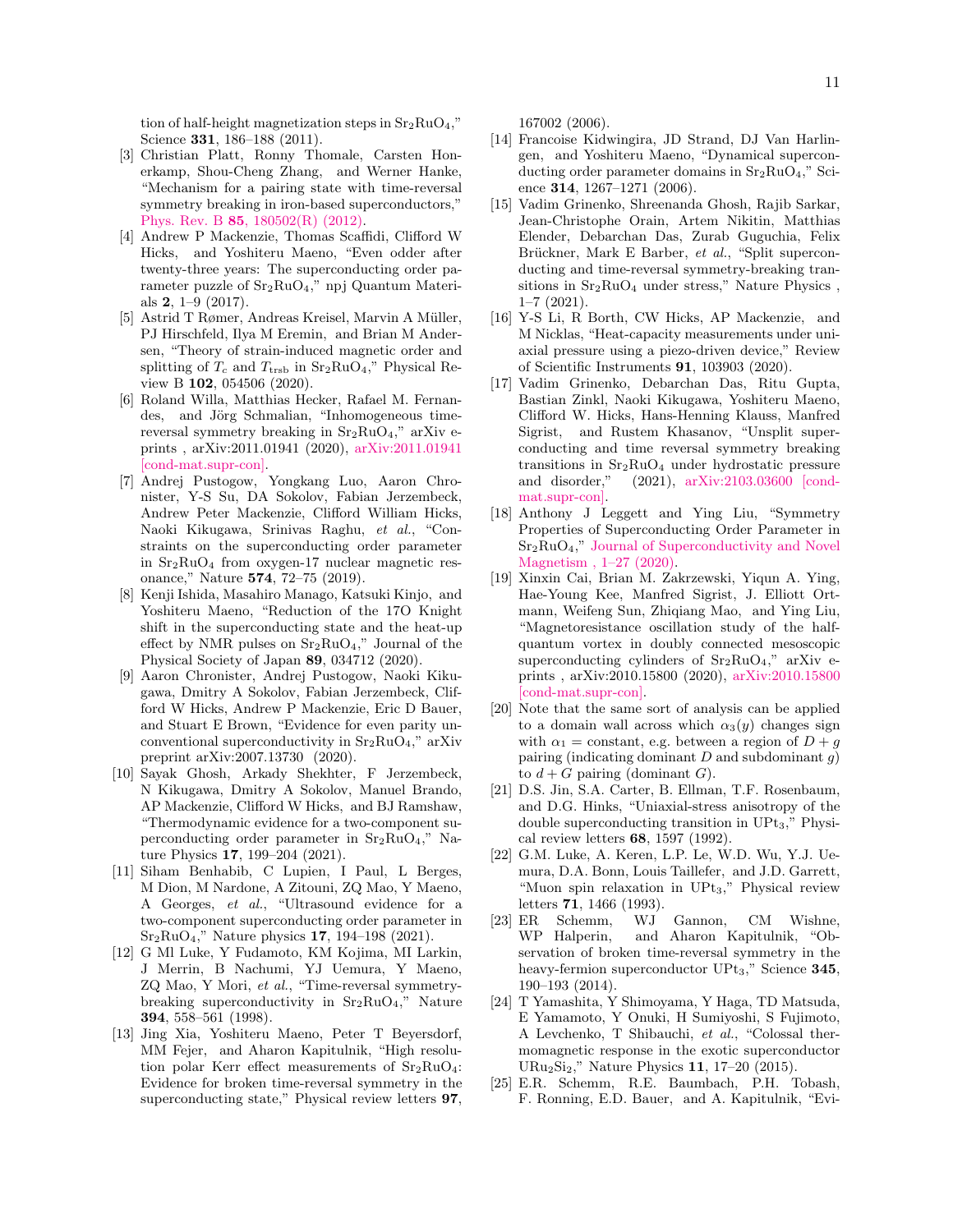dence for broken time-reversal symmetry in the superconducting phase of URu2Si2," Physical Review B 91, 140506(R) (2015).

- <span id="page-11-1"></span>[26] Ian M. Hayes, Di S. Wei, Tristin Metz, Jian Zhang, Yun Suk Eo, Sheng Ran, Shanta R. Saha, John Collini, Nicholas P. Butch, Daniel F. Agterberg, Aharon Kapitulnik, and Johnpierre Paglione, "Weyl Superconductivity in  $UTe_2$ ," (2020), [arXiv:2002.02539 \[cond-mat.str-el\].](http://arxiv.org/abs/2002.02539)
- <span id="page-11-2"></span>[27] K Matano, M Kriener, K Segawa, Y Ando, and Guo-qing Zheng, "Spin-rotation symmetry breaking in the superconducting state of  $Cu<sub>x</sub>Bi<sub>2</sub>Se<sub>3</sub>$ ," Nature Physics 12, 852–854 (2016).
- <span id="page-11-3"></span>[28] Liang Fu, "Odd-parity topological superconductor with nematic order: Application to  $Cu<sub>x</sub>Bi<sub>2</sub>Se<sub>3</sub>$ ," Phys. Rev. B 90[, 100509\(R\) \(2014\).](http://dx.doi.org/ 10.1103/PhysRevB.90.100509)
- <span id="page-11-4"></span>[29] RM Fernandes, AV Chubukov, and J Schmalian, "What drives nematic order in iron-based superconductors?" Nature physics 10, 97–104 (2014).
- [30] Vadim Grinenko, Rajib Sarkar, K Kihou, CH Lee, I Morozov, S Aswartham, B Büchner, P Chekhonin, W Skrotzki, K Nenkov, et al., "Superconductivity with broken time-reversal symmetry inside a superconducting s-wave state," Nature Physics 16, 789–794 (2020).
- <span id="page-11-5"></span>[31] T Böhm, A.F. Kemper, B. Moritz, F. Kretzschmar, B. Muschler, H.M. Eiter, R. Hackl, T.P. Devereaux, D.J. Scalapino, and Hai-Hu Wen, "Balancing act: evidence for a strong subdominant d-wave pairing channel in  $Ba_{0.6}K_{0.4}Fe<sub>2</sub>As<sub>2</sub>$ ," Physical Review X 4, 041046 (2014).
- <span id="page-11-6"></span>[32] GE Volovik and VP Mineev, "Line and point singularities in superfluid  ${}^{3}$ He," JETP lett 24 (1976).
- [33] M. Sigrist, T. M. Rice, and K. Ueda, "Low-field magnetic response of complex superconductors," Phys. Rev. Lett. 63[, 1727–1730 \(1989\).](http://dx.doi.org/10.1103/PhysRevLett.63.1727)
- [34] Suk Bum Chung, Hendrik Bluhm, and Eun-Ah

Kim, "Stability of Half-Quantum Vortices in  $p_x$  +  $ip_u$  Superconductors," [Phys. Rev. Lett.](http://dx.doi.org/ 10.1103/PhysRevLett.99.197002) **99**, 197002 [\(2007\).](http://dx.doi.org/ 10.1103/PhysRevLett.99.197002)

- [35] Fengcheng Wu and Ivar Martin, "Majorana Kramers pair in a nematic vortex," [Phys. Rev. B](http://dx.doi.org/ 10.1103/PhysRevB.95.224503) 95[, 224503 \(2017\).](http://dx.doi.org/ 10.1103/PhysRevB.95.224503)
- <span id="page-11-7"></span>[36] Sarah B Etter, Wen Huang, and Manfred Sigrist, "Half-quantum vortices on c-axis domain walls in chiral p-wave superconductors," New Journal of Physics 22, 093038 (2020).
- <span id="page-11-8"></span>[37] Mark H. Fischer and Erez Berg, "Fluctuation and strain effects in a chiral p-wave superconductor," Phys. Rev. B 93[, 054501 \(2016\).](http://dx.doi.org/ 10.1103/PhysRevB.93.054501)
- [38] Yue Yu and S. Raghu, "Effect of strain inhomogeneity on a chiral p-wave superconductor," [Physical Re](http://dx.doi.org/ 10.1103/physrevb.100.094517)view B 100[, 094517 \(2019\).](http://dx.doi.org/ 10.1103/physrevb.100.094517)
- [39] Matthias Hecker and Jörg Schmalian, "Vestigial nematic order and superconductivity in the doped topological insulator  $Cu<sub>x</sub>Bi<sub>2</sub>Se<sub>3</sub>$ ," [npj Quantum](https://www.nature.com/articles/s41535-018-0098-z) Materials 3[, 1–6 \(2018\).](https://www.nature.com/articles/s41535-018-0098-z)
- <span id="page-11-9"></span>[40] Chang-woo Cho, Junying Shen, Jian Lyu, Omargeldi Atanov, Qianxue Chen, Seng Huat Lee, Yew San Hor, Dariusz Jakub Gawryluk, Ekaterina Pomjakushina, Marek Bartkowiak, Matthias Hecker, Jörg Schmalian, and Rolf Lortz, " $Z_3$ -vestigial nematic order due to superconducting fluctuations in the doped topological insulators  $Nb_xBi_2Se_3$  and  $Cu_xBi_2Se_3$ ," [Nature](http://dx.doi.org/ 10.1038/s41467-020-16871-9) [Communications](http://dx.doi.org/ 10.1038/s41467-020-16871-9) 11, 3056 (2020), [arXiv:1905.01702](http://arxiv.org/abs/1905.01702) [\[cond-mat.supr-con\].](http://arxiv.org/abs/1905.01702)
- <span id="page-11-10"></span>[41] KD Nelson, ZQ Mao, Y Maeno, and Ying Liu, "Odd-parity superconductivity in  $Sr_2RuO<sub>4</sub>$ ," Science 306, 1151–1154 (2004).
- <span id="page-11-11"></span>[42] Volker Bach, Elliott H Lieb, and Jan Philip Solovej, "Generalized Hartree-Fock theory and the Hubbard model," Journal of statistical physics 76, 3–89 (1994).

# V. APPENDIX

Therefore, we can write

#### <span id="page-11-0"></span>A. Derivation of nonlinear sigma model

Here, we review an efficient method of deriving the nonlinear sigma model in Eq. [\(3\)](#page-2-0). Suppose that the OP  $\Delta = \Delta(q)$  depends smoothly on parameter q. Then it's change  $\Delta(q) \rightarrow \Delta(q + \delta q)$  can be expressed as an infinitesimal rotation along with a change in the Berry phase  $\gamma$ , i.e.,

$$
\Delta(q + \delta q) = e^{i\delta \gamma} U(q)^{\delta q} \Delta(q) \tag{18}
$$

Where  $U(q)^{\delta q} \equiv \exp(-iH(q)\delta q) \in SU(2)$  is the infinitesimal rotation with

$$
H(q)\delta q = \frac{1}{2}(\hat{\boldsymbol{n}} \times \delta \hat{\boldsymbol{n}}) \cdot \boldsymbol{\tau}
$$
 (19)

$$
(-i\partial_{\mu} - A_{\mu})\Delta = (\partial_{\mu}\chi + a_{\mu} - A_{\mu} - H_{\mu})\Delta \quad (20)
$$

$$
H_{\mu} = \frac{1}{2} (\hat{\boldsymbol{n}} \times \partial_{\mu} \hat{\boldsymbol{n}}) \cdot \boldsymbol{\tau}
$$
 (21)

Using the (anti-)commutation relations of the Pauli matrices, we can then efficiently derive the nonlinear sigma model, e.g.,

$$
\Delta^{\dagger} H_{\mu}^{2} \Delta = \frac{|\Delta|^{2}}{2} \operatorname{tr} \left[ H_{\mu}^{2} \left( \tau_{0} + \hat{\boldsymbol{n}} \cdot \boldsymbol{\tau} \right) \right]
$$
 (22)

$$
= |\Delta|^2 \left| \frac{\partial_\mu \hat{n}}{2} \right|^2 \tag{23}
$$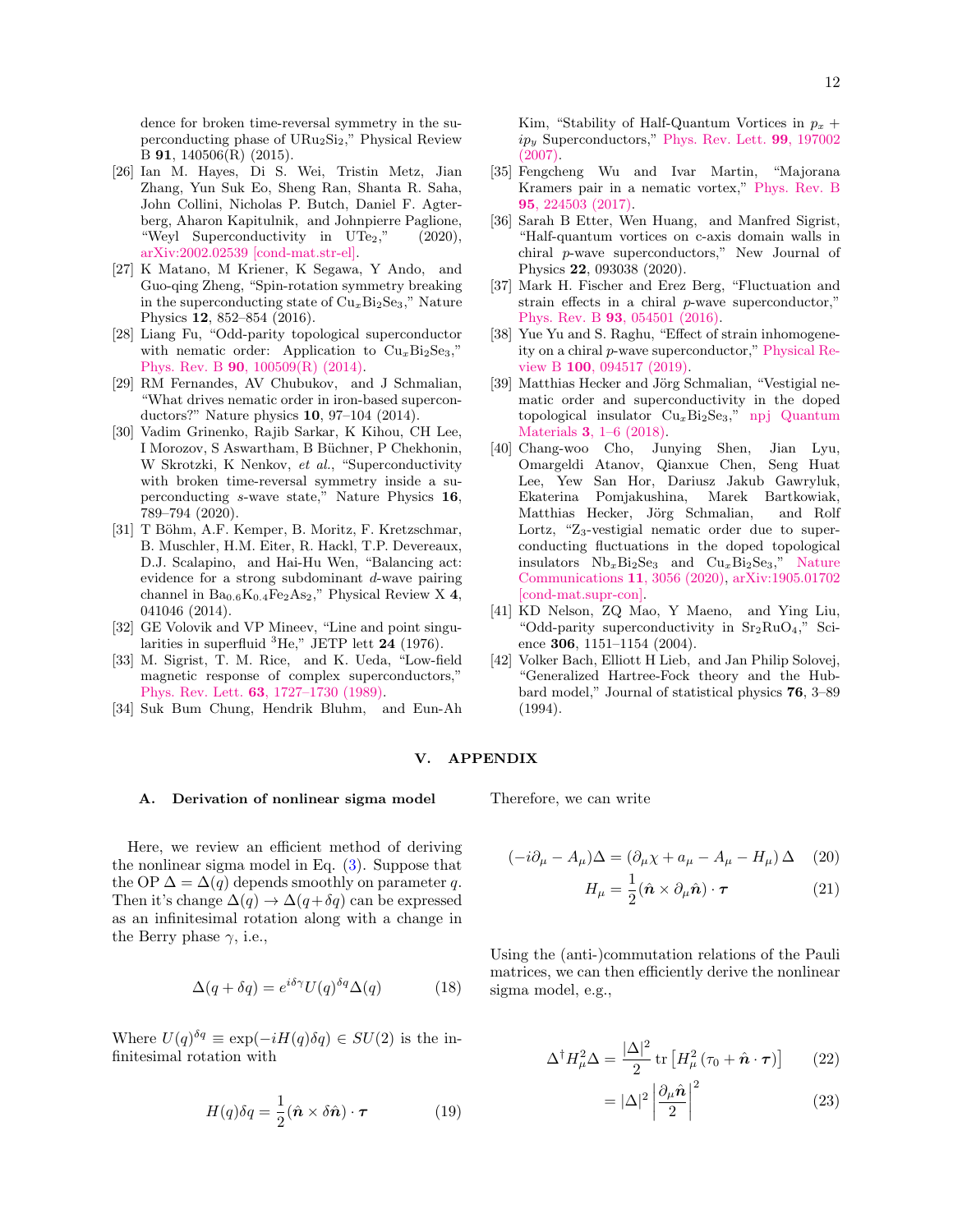Similarly, we have

$$
\Delta^{\dagger} H_{\mu} \Delta = 0 \tag{24}
$$

$$
\Re\left[\Delta^{\dagger}H_x\tau_1H_y\Delta\right] = -n_1\left(\frac{\partial_x\hat{\mathbf{n}}}{2}\cdot\frac{\partial_y\hat{\mathbf{n}}}{2}\right) \tag{25}
$$

$$
\Re\left[\Delta^{\dagger}H_{\mu}\tau_{1}\Delta\right] = \frac{1}{2}[\hat{\boldsymbol{n}}\times\partial_{x}\hat{\boldsymbol{n}}]_{1} \tag{26}
$$

### <span id="page-12-0"></span>B. General ground state

Here, we present the exact solution of the ground state of the general Ginzburg-Landau free energy in the presence of a uniform strain vector  $\alpha$ . To provide a more intuitive picture of the general ground state, this section first treats the less restrictive case where  $\beta_1 \neq \beta_3$  but  $\beta'_3 = 0$ . We then present the ground state in full generality.

It should be noted, however, that the uniform ground state does not depend on the kinetic terms  $K$  and thus we can always renormalize  $D, G$  so that  $\beta'_3=0.$ 

1. 
$$
\beta_1 \neq \beta_3
$$
 and  $\beta'_3 = 0$ 

In the case where  $\beta_1 \neq \beta_3$  are positive and  $\beta'_3$  = 0, the potential term of the Ginzburg-Landau free energy can be rewritten as

$$
V_2 = -|\Delta|^2 (\alpha_0 + \alpha_1 n_1 + \alpha_3 n_3)
$$
 (27)

$$
V_4 = \frac{1}{2} |\Delta|^4 (1 + \beta_1 [n_1]^2 + \beta_3 [n_3]^2)
$$
 (28)

Where  $\hat{\boldsymbol{n}}$  is the Bloch vector corresponding to the OP  $\Delta$ . It's then clear that the potential V is a strongly joint-convex function of  $|\Delta|^2$ ,  $|\Delta|^2 n_3$  and  $|\Delta|^2 n_1$ . Therefore, convex optimization guarantees that the ground state of the uniform system is unique and given by

$$
|\Delta|^2 = \alpha_0, \quad n_i = \frac{\alpha_i}{\beta_i \alpha_0} \tag{29}
$$

Provided that  $[n_1]^2 + [n_3]^2 \leq 1$ . Conversely, in the case where the above solution is not feasible, i.e.,  $[n_1]^2 + [n_3]^2 > 1$ , the unique ground state is given by

$$
|\Delta|^2 = \frac{\alpha_0}{1 - \lambda} \tag{30}
$$

$$
|\Delta|^2 n_i = \frac{\alpha_i}{\beta_i + \lambda} \tag{31}
$$

Where  $\lambda \in [0, 1)$  is chosen so that  $[n_1]^2 + [n_3]^2 =$ 1. In particular, the ground state corresponds to a Bloch vector  $\hat{\boldsymbol{n}}$  which is in the  $\hat{\boldsymbol{e}}_1$ - $\hat{\boldsymbol{e}}_3$  plane and thus does not break TRS.

## 2. Full generality: V is stable and superconducting

In full generality, we still require that the Ginzburg-Landau energy is stable, i.e., the potential term  $V \to \infty$  in the limit where  $|\Delta| \to \infty$ . This corresponds to the condition

<span id="page-12-1"></span>
$$
4\beta_3 - \beta_3'^2 > 0 \tag{32}
$$

Similarly, we are only concerned with nontrivial superconducting ground states, which corresponds to the condition

$$
2\alpha_0\beta_3 - \alpha_3\beta'_3 > 0\tag{33}
$$

Therefore, our general ground state solution is subject to the 2 conditions above. The potential term of the Ginzburg-Landau free energy can be rewritten as

$$
V_2 = -|\Delta|^2 (\alpha_0 + \alpha_1 n_1 + \alpha_3 n_3)
$$
 (34)

$$
V_4 = \frac{1}{2} |\Delta|^4 (1 + \beta_1 [n_1]^2 + \beta_3 [n_3]^2 + \beta_3' n_3)
$$
 (35)

By our stability condition  $(32)$ , the potential term V is a strongly joint-convex function in terms of  $|\Delta|^2$ ,  $|\Delta|^2 n_1$  and  $|\Delta|^2 n_3$ . Therefore, convex optimization guarantees that the ground state of the uniform system is unique and given by

$$
|\Delta|^2 = 2 \times \frac{2\alpha_0 \beta_3 - \alpha_3 \beta_3'}{4\beta_3 - \beta_3'^2} > 0 \tag{36}
$$

$$
|\Delta|^2 n_3 = 2 \times \frac{2\alpha_3 - \beta_3' \alpha_0}{4\beta_3 - \beta_3'^2}
$$
 (37)

$$
|\Delta|^2 n_1 = \frac{\alpha_1}{\beta_1} \tag{38}
$$

Provided that  $[n_1]^2 + [n_3]^2 \leq 1$ . Conversely, in the case where the above solution is not feasible, i.e.,  $[n_1]^2 + [n_3]^2 > 1$ , the unique ground state is given by

$$
|\Delta|^2 = \frac{2}{4(\beta_3 + \lambda) - \beta_3'^2}
$$
(39)  

$$
\times \left[2(\beta_3 + \lambda)\alpha_0 - \alpha_3\beta_3'^2 + 4\alpha_3\frac{(\beta_3 + \lambda)\lambda}{\beta_3'}\right]
$$
  

$$
\Delta^2 n_3 = 2 \times \frac{2(1 - \lambda)\alpha_3 - \beta_3'\alpha_0}{\beta_3'} \tag{40}
$$

$$
|\Delta|^2 n_3 = 2 \times \frac{2(1 - \lambda)\alpha_3 - \beta_3 \alpha_0}{4(\beta_3 + \lambda) - \beta_3'^2}
$$
(40)

$$
|\Delta|^2 n_1 = \frac{\alpha_1}{\beta_1 + \lambda} \tag{41}
$$

Where  $\lambda \geq 0$  is chosen so that  $[n_1]^2 + [n_3]^2 = 1$ . In particular, the ground state corresponds to a Bloch vector  $\hat{\boldsymbol{n}}$  which is in the  $\hat{\boldsymbol{e}}_1$ - $\hat{\boldsymbol{e}}_3$  plane and thus does not break TRS.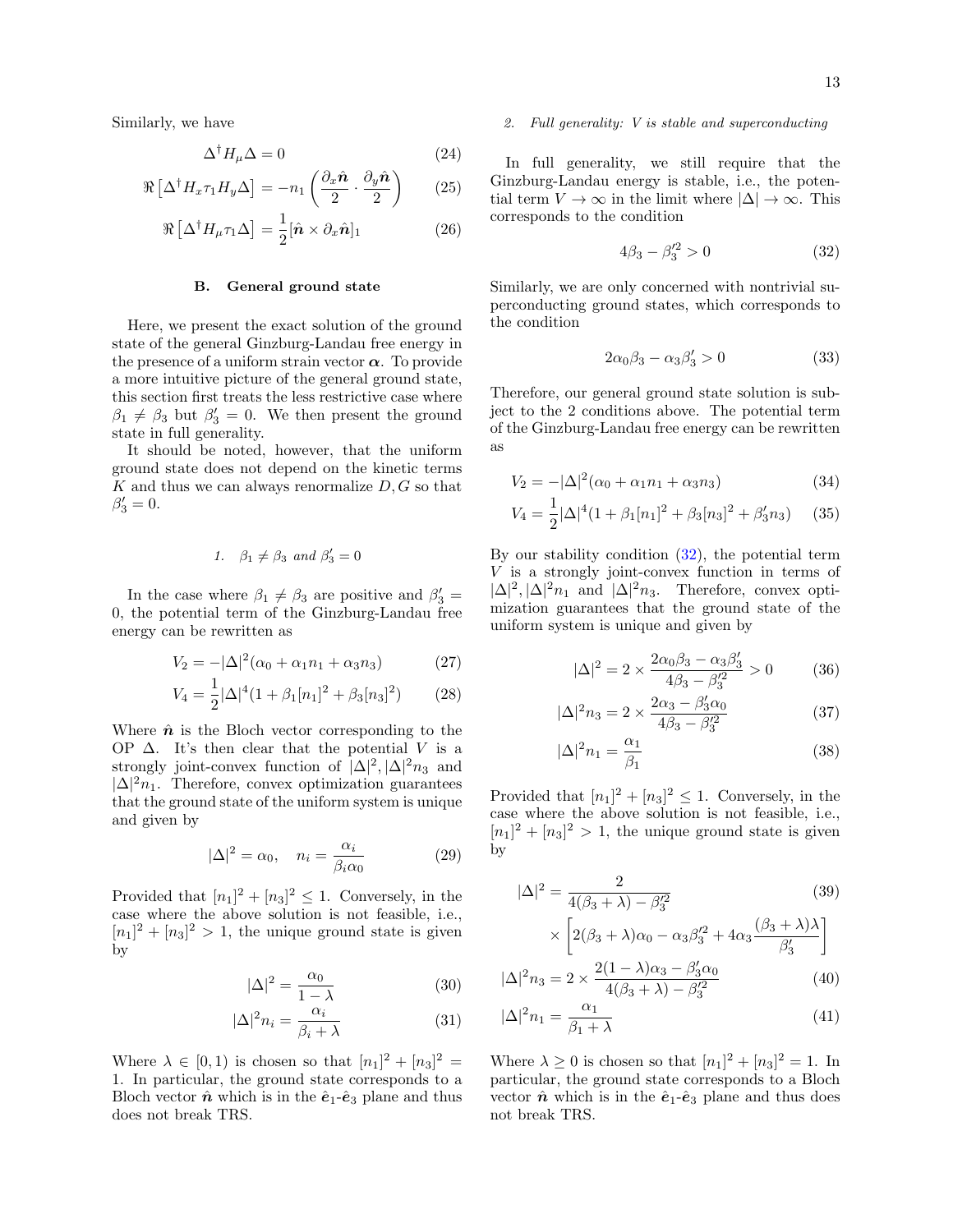## <span id="page-13-0"></span>C. Narrow Domain Wall Calculations

In this section, we present detailed calculations of a narrow domain wall between the transition of the TRS states  $d - g \rightarrow d + g$ . To be more concrete, let us consider the case where  $\alpha_3(y) = \alpha_3$ is constant, while  $\alpha_1(y) = \alpha_1 \text{ sign}(y)$  changes sign as  $y = -\infty \to +\infty$ . The quartic terms are set to  $\beta_1 = \beta_3 = \beta > 0, \beta'_3 = 0$  as before and the strain vector magnitude satisfies  $\alpha \geq \beta \alpha_0$  so that the uniform ground state at  $y \to \pm \infty$  is denoted by a Bloch vector  $\hat{\boldsymbol{n}}$  pointing in the same direction as the strain vector  $\alpha$  and that the magnitude  $|\Delta|^2 = \alpha_0$ . Without loss of generality, we shall also assume that  $\alpha \equiv \alpha(\sin \psi, 0, \cos \psi)$  satisfies  $0 < \psi < \pi/2$  as shown  $\alpha_1, \alpha_3 > 0$  so that the angle  $\psi$  of the strain vector  $\frac{6}{\pi} - \frac{6}{\pi}$ (2).

We then calculate the domain wall energy  $\Delta F$  of possible transition paths as illustrated by the blue and green arrows in Fig. [\(2\)](#page-3-0) where the magnitude  $|\Delta|^2$  of the OP  $\Delta$  is assumed to be constant and  $= \alpha_0$ . In particular, the blue arrow represents a TRS preserving transition, while the green arrow denotes a TRSB transition restricted to a 2D plane at angle  $\omega$  with respect to the  $\hat{\mathbf{e}}_3$ -axis.

#### 1. TRS preserving transition

We shall first consider a TRS preserving transition as described by the blue path in Fig. [\(2\)](#page-3-0). Notice that we implicitly assumed that  $\psi < \pi/2$ . If on the other hand,  $\psi > \pi/2$ , then we would consider the complement path wrapping from underneath the Bloch sphere. Since the transition preserves TRS so that the Bloch vector is in the  $\hat{e}_1$ - $\hat{e}_3$  plane, we can restrict the azimuthal angle  $\phi \equiv 0$  for  $y \geq 0$  and  $\phi \equiv \pi$  for  $y < 0$ . Therefore, we can rewrite the Ginzburg-Landau free energy in terms of polar angle θ and average phase χ, i.e., if  $y ≥ 0$  so that  $θ ≥ 0$ , then

$$
F = V_2 + V_4 + K \t\t(42)
$$

$$
V_2 = -|\Delta|^2 (\alpha_0 + \alpha \cos(\theta - \psi)) \tag{43}
$$

$$
V_4 = +\frac{1}{2}|\Delta|^4(1+\beta)
$$
 (44)

$$
K = \frac{\kappa}{2} |\Delta|^2 \left[ \dot{\chi}^2 + \left( \frac{\dot{\theta}}{2} \right)^2 \right]
$$
 (45)

It's then clear that  $\chi = \text{const}$  and that

$$
\frac{\kappa}{2}\frac{\ddot{\theta}}{2} = \alpha \sin(\theta - \psi) \qquad (46)
$$

$$
\dot{\theta}^2 + \frac{8\alpha}{\kappa}\cos(\theta - \psi) = \text{const}
$$
 (47)

Using the boundary conditions  $\theta \to \psi$  and  $\dot{\theta} \to 0$  as  $y \to \infty$  and that  $\theta = 0$  at  $y = 0$ , we see that

$$
\dot{\theta}^2 = \frac{8\alpha}{\kappa} (1 - \cos(\theta - \psi))
$$
\n(48)

$$
\frac{\dot{\theta}}{2} = -\sqrt{\frac{4\alpha}{\kappa}}\sin\left(\frac{\theta - \psi}{2}\right) \tag{49}
$$

$$
\theta = \psi - 4 \arctan\left(\tan\left(\frac{\psi}{4}\right) e^{-y/\xi}\right) \tag{50}
$$

Where  $\xi = \sqrt{\kappa/4\alpha}$  is the characteristic length of the  $\frac{1}{2}$  and the transition domain wall. We can similar solve for the transition in the case where  $y \leq 0$  so that in general,

$$
\theta = \left[ \psi - 4 \arctan\left( \tan\left( \frac{\psi}{4} \right) e^{-|y|/\xi} \right) \right] \tag{51}
$$

$$
\phi = \frac{\pi}{2}(1 - \operatorname{sign} y) \tag{52}
$$

We can then calculate the domain wall energy  $\Delta F = F - F_0$  for  $y \ge 0$  where  $F_0 = F[\psi]$  is the Ginzburg-Landau free energy of the uniform ground state, i.e.,

$$
\Delta F_{\rm trs} = \int_0^{+\infty} [F[\chi, \theta, \phi] - F_0] dy \tag{53}
$$

$$
= \kappa \alpha_0 \int_0^{+\infty} \left(\frac{\dot{\theta}}{2}\right)^2 dy \tag{54}
$$

$$
= \frac{\kappa \alpha_0}{\xi} \int_0^{\psi} -\sin\left(\frac{\theta - \psi}{2}\right) \frac{d\theta}{2} \tag{55}
$$

$$
=\frac{2\kappa\alpha_0}{\xi}\sin^2\left(\frac{\psi}{4}\right) \tag{56}
$$

# 2. TRSB transition

Let us now consider the special TRSB transition as described by the path with  $\omega = \pi/2$  in Fig. [\(2\)](#page-3-0), so that the polar angle  $\theta$  of the Bloch vector  $\hat{\boldsymbol{n}}$  remains constants and  $=\psi < \pi/2$ , while the azimuthal angle  $\phi$  twists  $\pi \to 0$ . Therefore, we can rewrite the Ginzburg-Landau free energy in terms of azimuthal angle  $\phi$  and average phase  $\chi$ , i.e., if  $y \geq 0$  so that  $0 \leq \phi \leq \pi/2$ , then

$$
F = V_2 + V_4 + K \t\t(57)
$$

$$
V_2 = -|\Delta|^2 (\alpha_0 + \alpha_1 \sin \psi \cos \phi + \alpha_3 \cos \psi) \quad (58)
$$

$$
V_4 = +\frac{1}{2}|\Delta|^4 (1 + \beta(1 - \sin^2 \psi \sin^2 \phi))
$$
 (59)

$$
K = \frac{\kappa}{2} |\Delta|^2 \left[ \dot{\chi}^2 + \left( \frac{\dot{\phi}}{2} \right)^2 - \dot{\chi} \dot{\phi} \cos \psi \right]
$$
 (60)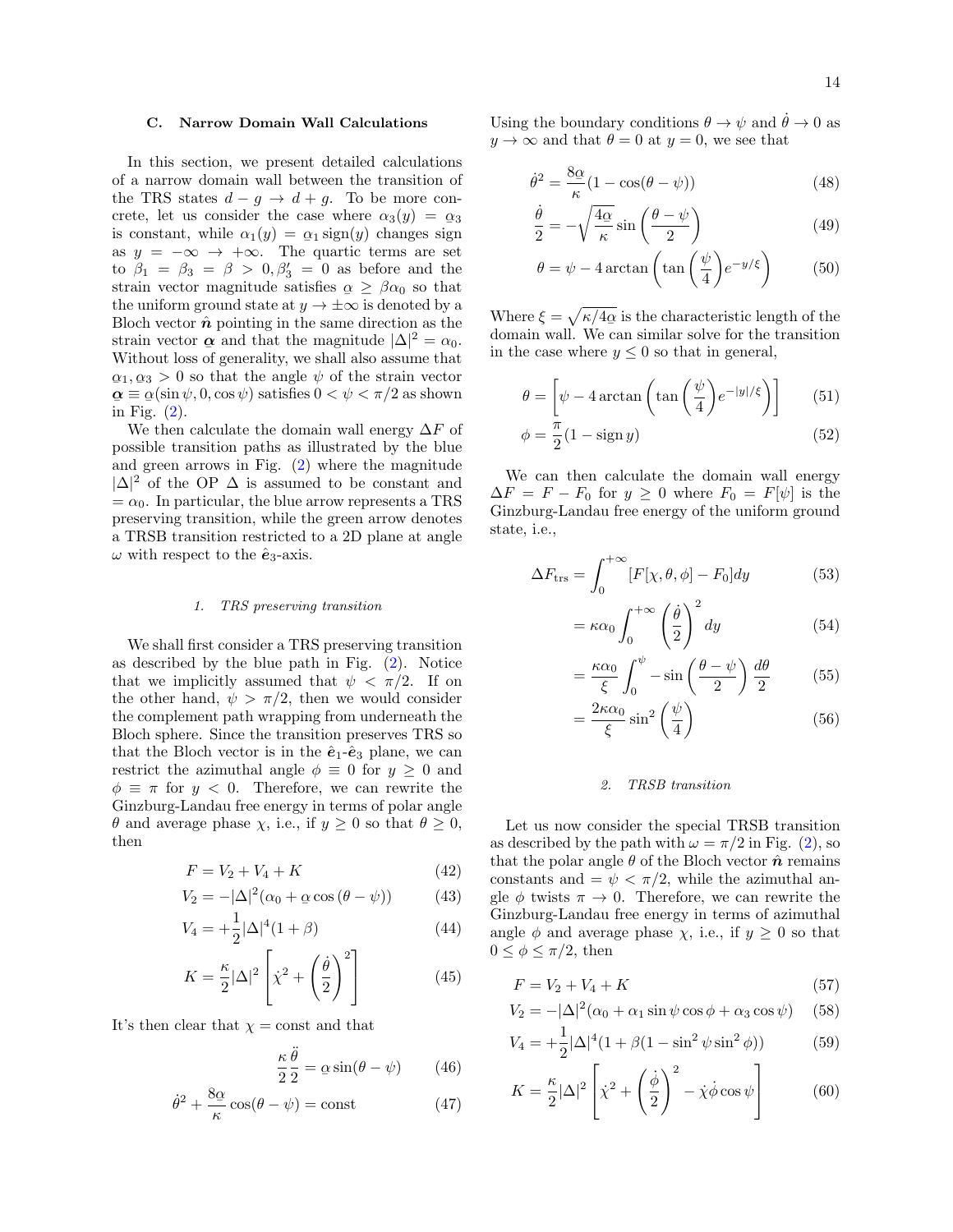By the Euler-Lagrange equations, it's then clear that if the average phase  $\chi$  satisfies the initial condition  $\chi(y \to -\infty) = 0$ , then

$$
\chi = \frac{\phi - \pi}{2} \cos \psi \tag{61}
$$

In particular, the average phase  $\chi$  changes by  $\Delta \chi =$  $-(\pi/2)\cos\psi$  as  $\phi$  twists  $\pi \to 0$ . We can similarly solve for  $\phi$  using the boundary condition  $\dot{\phi}, \phi \rightarrow 0$ as  $y \to +\infty$  so that

$$
\frac{\kappa}{2} \frac{\ddot{\phi}}{2} = \sin \phi (\alpha - \beta \alpha_0 \cos \phi)
$$
 (62)

$$
\frac{\dot{\phi}}{2} = -\frac{1}{\xi}\sin\left(\frac{\phi}{2}\right)\sqrt{1 - \epsilon\cos^2\left(\frac{\phi}{2}\right)}\tag{63}
$$

Where  $\epsilon = \beta \alpha_0 / \alpha$  and  $\xi = \sqrt{\kappa / 4 \alpha}$  is the characterwhere  $\epsilon$   $\beta$  and  $\zeta$   $\gamma$   $\gamma$   $\eta$  as a set of the domain wall. Notice that by our ground state discussion [\(9\)](#page-3-1), the finite strain  $\alpha$  sat- $\epsilon \leq 1$  and thus the square root is well-defined. We can then solve the first order differential equation so that

$$
\phi = 2 \arccos\left(\frac{1 - \eta}{\sqrt{(1 + \eta)^2 - 4\eta\epsilon}}\right) \tag{64}
$$

Where

$$
\eta = C \exp\left(-y \frac{\sqrt{1 - \epsilon}}{2\xi}\right) \tag{65}
$$

$$
\frac{\pi}{2} = \phi(\eta = C) \tag{66}
$$

We can then calculate the domain wall energy  $\Delta F = F - F_0$  for  $y \ge 0$  where  $F_0 = F[\psi]$  is the Ginzburg-Landau free energy of the uniform ground state, i.e.,

$$
\Delta F_{\text{trsb}} = \int_0^{+\infty} [F[\chi, \theta, \phi] - F_0] dy \tag{67}
$$

$$
= \kappa \alpha_0 \sin^2 \psi \int_0^{+\infty} \left(\frac{\dot{\phi}}{2}\right)^2 dy \tag{68}
$$

$$
= \frac{\kappa \alpha_0}{\xi} \sin^2 \psi \tag{69}
$$

$$
\times \int_0^{\pi/2} \sin\left(\frac{\phi}{2}\right) \sqrt{1 - \epsilon \cos^2\left(\frac{\phi}{2}\right)} \frac{d\phi}{2} \quad (70)
$$

This can be solved analytically if necessary with the substitution  $x = \cos(\phi/2)$ . In particular, in the extreme large strain limit  $\alpha \gg \beta \alpha_0$ , the domain wall energy is approximated by

$$
\Delta F \approx \frac{2\kappa\alpha_0}{\xi} \sin^2 \psi \sin^2 \left(\frac{\pi}{8}\right) \tag{71}
$$



<span id="page-14-0"></span>FIG. 8. General TRSB Domain Wall. The top figure is the Bloch sphere representation of a general TRSB transition through the domain wall  $\alpha_1(y) = \alpha_1 \text{sign}(y)$ . The green arrow which representing the transition path  $\alpha_1(y)$ . is assumed to be in a plane at angle  $\omega$  with respect to the  $\hat{\mathbf{e}}_1$ - $\hat{\mathbf{e}}_3$  plane. The bottom figure is the transition rotated of angle  $\omega$  about the  $+x$ -axis in the clockwise direction.

# 3. General TRSB transition

Let us finally consider a general TRSB transition as described by the green path in Fig. [\(2\)](#page-3-0). To simplify the problem, we will only consider general TRSB transitions which occur in a 2D plane as shown in Fig. [\(8\)](#page-14-0), where the transition plane is at an arbitrary angle  $\omega$  with respect to the vertical plane. If  $\omega = 0$ , then the transition corresponds to the TRS preserving transition (blue arrow), and if  $\omega = \pi/2$ ,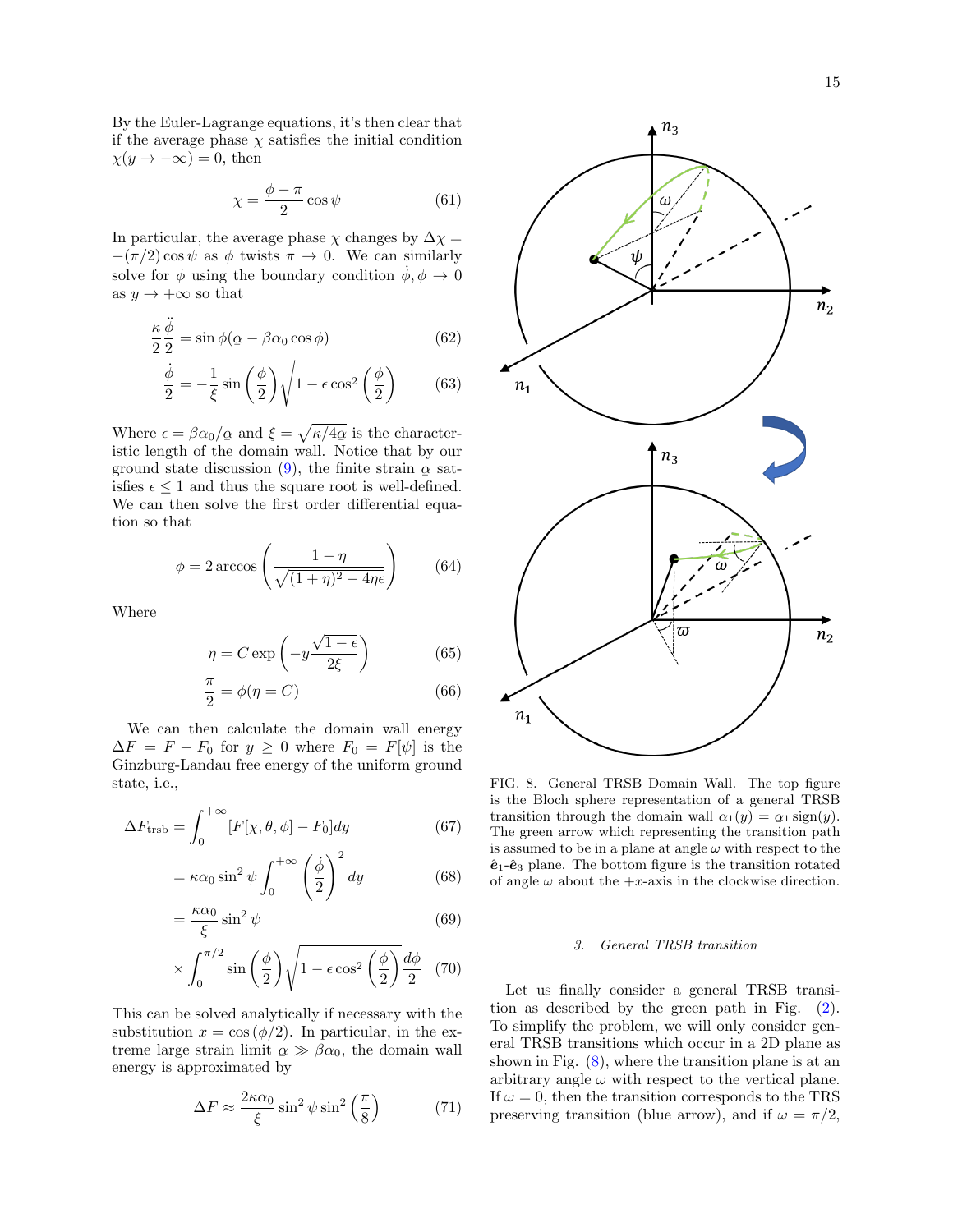then it corresponds to the special TRSB transition. Since the Ginzburg-Landau free energy has a global  $SU(2)$ -symmetry, we can rotate the system about the  $+x$ -axis of angle  $\omega$  in the clockwise direction so that the transition occurs in a plane parallel to xy-plane and thus can be parametrized in terms of azimuthal angle  $\phi$ , while the polar angle  $\theta$  is held fixed, as shown in Fig. [\(8\)](#page-14-0). This corresponds to using the rotated order parameter  $\Delta = U \Delta$  where  $U \in SU(2)$  corresponds to the described rotation R. We then rewrite the Ginzburg-Landau free energy so that if  $\alpha = R\alpha$  is the rotated strain vector and  $\varphi \equiv \pi/2 - \phi$  is the azimuthal angle relative to the  $+y$ -axis, then

$$
F = V_2 + V_4 + K \t\t(72)
$$

$$
V_2 = -|\Delta|^2 (\alpha_0 + \alpha \cos^2 \theta)
$$
  
 
$$
- |\Delta|^2 \alpha \sin^2 \theta \cos (\varphi - \varpi)
$$
 (73)

$$
V_4 = +\frac{1}{2}|\Delta|^4(1+\beta)
$$
\n(74)

$$
-\frac{1}{2}|\Delta|^4 \beta \left(\frac{\sin\theta\cos\theta}{\cos\psi}\right)^2 (\cos\varphi - \cos\varpi)^2
$$

$$
K = \frac{\kappa}{2}|\Delta|^2 \left[\dot{\chi}^2 + \left(\frac{\dot{\varphi}}{2}\right)^2 + \dot{\chi}\dot{\varphi}\cos\theta\right]
$$
(75)

Here  $\theta$  is held fixed and  $\phi$  transitions in a manner such that

$$
\varphi \equiv \frac{\pi}{2} - \phi = -\varpi \to 0 \to \varpi \tag{76}
$$

As y goes from  $-\infty \to 0 \to +\infty$ , where  $\theta, \varpi$  are determined by the boundary condition  $\alpha \propto \hat{n}(y \to$  $\tilde{a}$  $+\infty$ ), i.e.,

$$
\sin \psi = \sin \theta \sin \varpi \tag{77}
$$

$$
\cos\psi\cos\omega = \sin\theta\cos\varpi\tag{78}
$$

$$
\cos\psi\sin\omega = \cos\theta\tag{79}
$$

In particular,  $\theta = \pi/2, \omega = \psi$  for the TRS preserving transition, and  $\theta = \psi, \varpi = \pi/2$  for the special TRSB transition.

By the Euler-Lagrange equations, it's then clear that if the global phase  $\chi$  satisfies the initial condition  $\chi(y \to -\infty) = 0$ , then

$$
\chi = \frac{\phi}{2}\cos\theta - \frac{1}{2}\left(\frac{\pi}{2} + \varpi\right)\cos\theta\tag{80}
$$

Hence, the average phase  $\chi$  changes by  $\Delta \chi$  =  $-\varpi \cos \theta$  as  $y = -\infty \rightarrow \infty$ . We can similarly solve for  $\varphi$  so that

$$
\frac{\dot{\varphi}}{2} = -\frac{1}{\xi} \sin\left(\frac{\varphi - \varpi}{2}\right) \qquad (81)
$$

$$
\times \sqrt{1 - (\epsilon \sin^2 \omega) \sin^2\left(\frac{\varphi - \varpi}{2} + \varpi\right)}
$$

Where  $\epsilon = \beta \alpha_0 / \alpha \leq 1$  and  $\xi = \sqrt{\kappa / 4 \alpha}$  is the characteristic length of the domain wall. It should be noted that the equation can be solved analytically for arbitrary  $\epsilon \leq 1$ , albeit in implicit form, i.e.,  $f(\varphi) = y$ for some function  $f$ . It should be noted that the explicit form  $\varphi = \varphi(y)$  is not necessary to compute the domain wall energy  $\Delta F$ . Indeed, we have

$$
\Delta F = \int_0^{+\infty} [F[\chi, \theta, \phi] - F_0] dy
$$
\n(82)

$$
= \kappa \alpha_0 \sin^2 \theta \int_0^{+\infty} \left(\frac{\dot{\phi}}{2}\right)^2 dy
$$
 (83)

$$
= \frac{\kappa \alpha_0}{\xi} \sin^2 \theta
$$
 (84)

$$
\times \int_0^{\infty/2} \sin x \sqrt{1 - (\epsilon \sin^2 \omega) \sin^2 (\omega - x)} dx
$$

In the extreme large strain limit  $\alpha \gg \beta \alpha_0$ , the domain wall energy is approximated by

$$
\Delta F \approx \frac{2\kappa\alpha_0}{\xi} \sin^2 \theta \sin^2 \left(\frac{\varpi}{4}\right) \tag{85}
$$

## <span id="page-15-0"></span>D. Full self-consistent equations

In this section, we derive the full self-consistency field equations (SCFs) for the full Hamiltonian  $H_{\text{full}} = H_0 + H_1$  defined in Eq. [\(12\)](#page-6-0), [\(13\)](#page-6-1). Let us first write the corresponding BCS Hamiltonian  $H$  as

$$
H = \sum_{\vec{r}', \vec{r}, s} \mathcal{T}(\vec{r}', \vec{r}) c^{\dagger}_{\vec{r}' s} c_{\vec{r}' s} \tag{86}
$$

$$
+\sum_{\vec{r}',\vec{r}} (\Delta_{\vec{r}',\vec{r}} c^{\dagger}_{\vec{r}'+} c^{\dagger}_{\vec{r}\downarrow} + \text{h.c.})
$$
\n(87)

$$
= \begin{bmatrix} c_{\uparrow}^{\dagger} & c_{\downarrow} \end{bmatrix} \hat{H} \begin{bmatrix} c_{\uparrow}^{\dagger} \\ c_{\downarrow}^{\dagger} \end{bmatrix}, \qquad \hat{H} = \begin{bmatrix} \mathcal{T} & \Delta \\ \Delta^{\dagger} & -\bar{\mathcal{T}} \end{bmatrix} \tag{88}
$$

To simplify notation, let us introduce the notation  $1_{\vec{r}} = |\vec{r}\rangle\langle\vec{r}|$  for the projection operator and the 1particle density matrices  $(1-\text{pdms})$  [\[42\]](#page-11-11) of the BCS Hamiltonian  $H$ , i.e.,

<span id="page-15-1"></span>
$$
\gamma(\vec{r}', \vec{r}) = \langle c_{\vec{r}\uparrow}^{\dagger} c_{\vec{r}'\uparrow} \rangle = \langle c_{\vec{r}\downarrow}^{\dagger} c_{\vec{r}'\downarrow} \rangle \tag{89}
$$

$$
\alpha(\vec{r}', \vec{r}) = \langle c_{\vec{r}\downarrow} c_{\vec{r}'\uparrow} \rangle = - \langle c_{\vec{r}\uparrow} c_{\vec{r}'\downarrow} \rangle \tag{90}
$$

The Hartree-Fock energy  $\langle H_{\text{full}} \rangle = \langle H_0 \rangle + \langle H_1 \rangle$  can then be computed via Wick's theorem so that

$$
\langle H_0 \rangle = 2 \operatorname{tr}(\mathcal{T}\gamma) \tag{91}
$$

$$
\langle H_1 \rangle = -2 \sum_{\tau = d,g} \lambda_{\tau} \sum_{\vec{r}} \text{tr} \left( 2 f_{\tau} \alpha^{\dagger} 1_{\vec{r}} \alpha f_{\tau}^{\dagger} 1_{\vec{r}} \right) \tag{92}
$$

$$
+ f_{\tau}^{\dagger} \gamma 1_{\vec{r}} \gamma f_{\tau} 1_{\vec{r}} + \gamma 1_{\vec{r}} f_{\tau}^{\dagger} \gamma f_{\tau} 1_{\vec{r}})
$$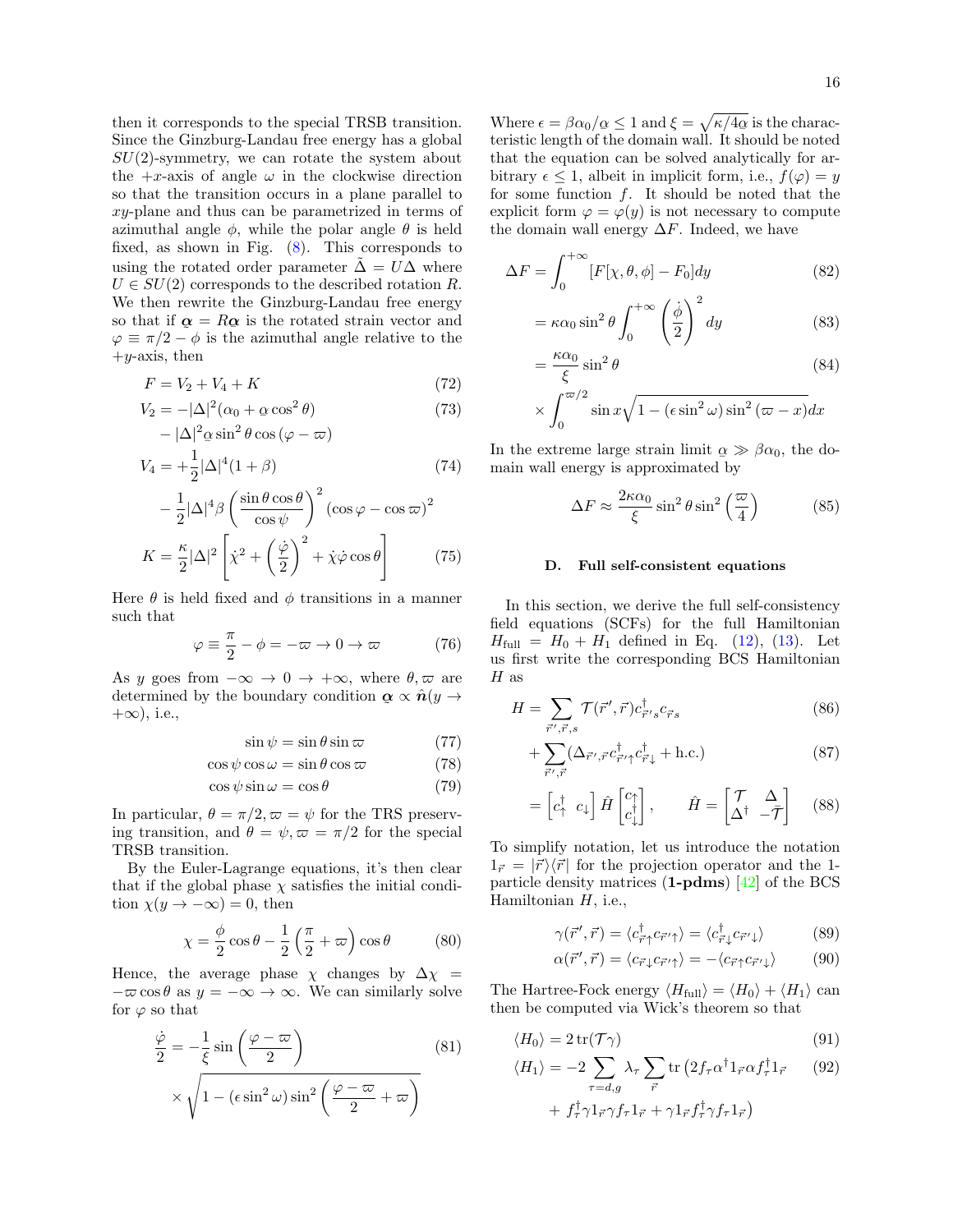The self-consistency field equations (SCFs) can then be derived from extremizing the variational free energy  $\delta F \equiv \delta \langle H_{\text{full}} \rangle - T \delta S_H = 0$  and written in operator form

$$
\mathcal{T} = t - \sum_{\tau = d, g} \lambda_{\tau} \sum_{\vec{r} \in \Lambda} \left( (f_{\tau} 1_{\vec{r}} f_{\tau}^{\dagger} \gamma 1_{\vec{r}} + \text{h.c.}) \right) \tag{93}
$$

$$
+1_{\vec{r}}f^{\dagger}_{\tau}\gamma f_{\tau}1_{\vec{r}}+f_{\tau}1_{\vec{r}}\gamma 1_{\vec{r}}f^{\dagger}_{\tau}\big)
$$

$$
\Delta = -2 \sum_{\tau=d,g} \lambda_{\tau} \sum_{\vec{r}} (f_{\tau} 1_{\vec{r}} \alpha f_{\tau}^{\dagger} 1_{\vec{r}} + \text{tr}) \tag{94}
$$

Where tr implies the transpose term  $= 1_{\vec{r}} f_{\tau}^{\dagger} \alpha 1_{\vec{r}} f_{\tau} =$  $1_{\vec{r}} \alpha f_{\tau}^{\dagger} 1_{\vec{r}} f_{\tau}$ , and we used the fact that  $\alpha, f_{\tau}$  are symmetric, i.e.,  $\alpha^T = \alpha$ ,  $f_{\tau}^T = f_{\tau}$ . The proposed format of writing the SCFs in operator form has the advantage of working in any basis set, and in particular, we can work in real space  $|\vec{r}\rangle$  or momentum space  $|\vec{k}\rangle$ . This will simplify our algebra later on. The corresponding BdG equations can similarly be written as

$$
\gamma = u n_E u^{\dagger} + \bar{v} (1 - n_E) v^T \tag{95}
$$

$$
\alpha = -\frac{1}{2} \left( u \tanh\left(\frac{\beta E}{2}\right) v^{\dagger} + \text{transpose} \right) \tag{96}
$$

where  $n_E$  is the diagonal matrix with entries of the Fermi distribution  $n_E = (e^{\beta E} + 1)^{-1}$  and  $u, v$  are chosen so that the following unitary matrix  $W$  diagonalizes the first quantized Hamiltonian  $\hat{H}$ , i.e.,

$$
\hat{H} = W \begin{bmatrix} E & 0 \\ 0 & -E \end{bmatrix} W^{\dagger}, \quad W = \begin{bmatrix} u & -\bar{v} \\ v & \bar{u} \end{bmatrix} \tag{97}
$$

Notice that the BdG equations [\(95\)](#page-16-1) can also be written in the more compact form [\[42\]](#page-11-11)

$$
\Gamma = W \begin{bmatrix} n_E & 0\\ 0 & 1 - n_E \end{bmatrix} W^{\dagger} \tag{98}
$$

Where

$$
\Gamma = \begin{bmatrix} \gamma & \alpha \\ \alpha^{\dagger} & 1 - \bar{\gamma} \end{bmatrix} = \frac{1}{e^{\beta \hat{H}} + 1} \tag{99}
$$

# 1. Uniform system in momentum space

The full SCFs can be further simplified in a uniform system, so that the 1-pdms  $\gamma$ ,  $\alpha$  [\(89\)](#page-15-1), hopping matrix t and form factors  $f_{\tau}$  are diagonalized in  $\vec{k}$ space. In particular,

$$
\gamma(\vec{k}) = \langle c_{\vec{k}\uparrow}^{\dagger} c_{\vec{k}\uparrow} \rangle = \langle c_{\vec{k}\downarrow}^{\dagger} c_{\vec{k}\downarrow} \rangle \tag{100}
$$

$$
\alpha(\vec{k}) = \langle c_{-\vec{k}\downarrow} c_{\vec{k}\uparrow} \rangle = -\langle c_{\vec{k}\uparrow} c_{-\vec{k}\downarrow} \rangle \tag{101}
$$

In this case, the SCFs [\(93\)](#page-16-2) are reduced to

<span id="page-16-2"></span>
$$
\mathcal{T}(\vec{k}) = t(\vec{k}) - \sum_{\tau=d,g} \lambda_{\tau} \left( f_{\tau}(\vec{k}) [\![f_{\tau}\gamma]\!] + \text{h.c} \right) \quad (102)
$$

$$
+ [\![\gamma|f_{\tau}|^2]\!] + |f_{\tau}(\vec{k})|^2 [\![\gamma]\!] \right)
$$

$$
\Delta(\vec{k}) = -4 \sum_{\tau=d,g} \lambda_{\tau} f_{\tau}(\vec{k}) [\![\alpha f_{\tau}^{\dagger}]\!] \quad (103)
$$

Where we use the notation  $\llbracket \cdots \rrbracket$  as the average value summed over  $\vec{k}$ -space, i.e.,

<span id="page-16-3"></span>
$$
\llbracket h \rrbracket = \int_{(-\pi,\pi)^2} \frac{d^2 \vec{k}}{(2\pi)^2} h(\vec{k}) \tag{104}
$$

<span id="page-16-1"></span>Notice that the specific form of our  $\Delta$ -function [\(102\)](#page-16-3), i.e.,  $\Delta(\vec{k}) = Df_d(\vec{k}) + Gf_g(\vec{k})$  for complex constants  $D, G$  implies that the SCFs indeed yield a twocomponent OP theory. Similarly, the BdG equations are reduced to

$$
\gamma(\vec{k}) = \frac{1}{2} \left( 1 + \frac{\mathcal{T}(\vec{k})}{E(\vec{k})} \right) n(\vec{k}) \qquad (105)
$$

$$
+ \frac{1}{2} \left( 1 - \frac{\mathcal{T}(\vec{k})}{E(\vec{k})} \right) \left( 1 - n(\vec{k}) \right)
$$

$$
\alpha(\vec{k}) = -\frac{\Delta(\vec{k})}{2E(\vec{k})} \tanh\left(\frac{\beta E(\vec{k})}{2}\right) \qquad (106)
$$

Where  $n(\vec{k}) = (e^{\beta E(\vec{k})} + 1)^{-1}$  is the Fermi distribution of the Bogoliubov quasi-particles with dispersion relation

$$
E(\vec{k}) = \sqrt{\mathcal{T}(\vec{k})^2 + |\Delta(\vec{k})|^2} \tag{107}
$$

# <span id="page-16-0"></span>E.  $\nabla \cdot J = 0$  in BCS theory

Let  $H[\psi]$  denote the BCS Hamiltonian with parameters  $\psi = (\xi, \Delta)$ . Let the particular choice of parameter  $\varphi$  be such that  $H[\varphi]$  satisifes the full selfconsistency equations with respect to the full Hamiltonian  $H_{\text{full}}$ , i.e.,

$$
\frac{\partial}{\partial \psi}\Big|_{\psi=\varphi} \langle H_{\text{full}} \rangle_{\psi} = \frac{1}{\beta} \left. \frac{\partial}{\partial \psi}\right|_{\psi=\varphi} S[\psi]) \tag{108}
$$

Where  $S[\psi]$  is the von-Neumann entropy of  $H[\psi]$  defined by  $S = -\operatorname{tr}(\rho \log \rho)$  where  $\rho$  is the Gibbs distribution of the BCS Hamiltonian  $H[\psi]$ , and  $\langle \cdot \cdot \cdot \rangle_{\psi}$ is the thermal average at temperature  $T$  with respect to the BCS Hamiltonian  $H[\psi]$ .